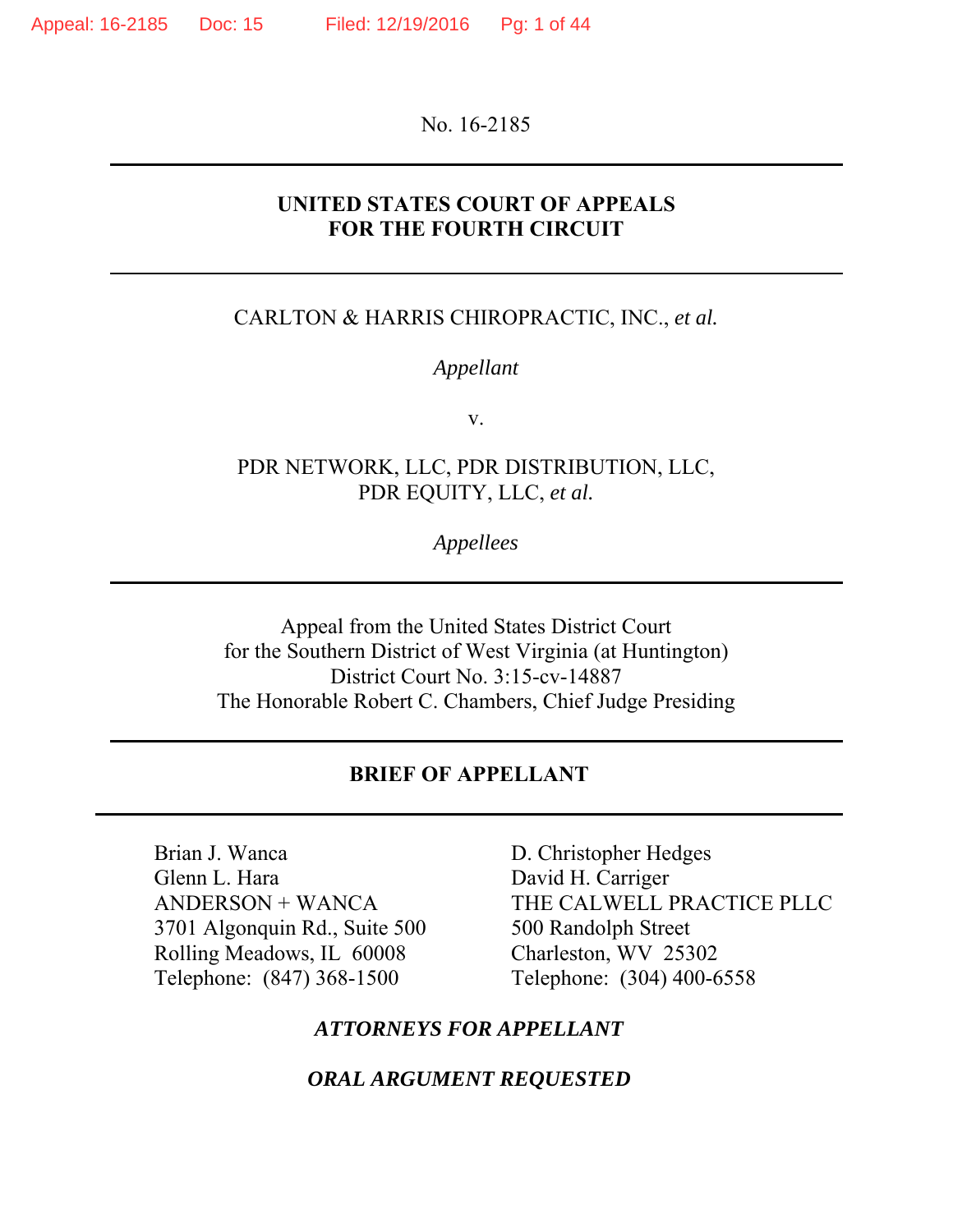#### UNITED STATES COURT OF APPEALS FOR THE FOURTH CIRCUIT DISCLOSURE OF CORPORATE AFFILIATIONS AND OTHER INTERESTS

Disclosures must be filed on behalf of all parties to a civil, agency, bankruptcy or mandamus case, except that a disclosure statement is **not** required from the United States, from an indigent party, or from a state or local government in a pro se case. In mandamus cases arising from a civil or bankruptcy action, all parties to the action in the district court are considered parties to the mandamus case.

Corporate defendants in a criminal or post-conviction case and corporate amici curiae are required to file disclosure statements.

If counsel is not a registered ECF filer and does not intend to file documents other than the required disclosure statement, counsel may file the disclosure statement in paper rather than electronic form. Counsel has a continuing duty to update this information.

No. 16-2185 Caption: Carlton & Harris Chiropractic, Inc. v. PDR Network, LLC, et al.

Pursuant to FRAP 26.1 and Local Rule 26.1,

Carlton & Harris Chiropractic, Inc. **Carlton & Harris Chiropractic**, Inc. (name of party/amicus)

who is  $\Box$  Appellant  $\Box$ , makes the following disclosure: (appellant/appellee/petitioner/respondent/amicus/intervenor) Appellant

1. Is party/amicus a publicly held corporation or other publicly held entity?  $\Box$  YES  $\Box$  NO

- 2. Does party/amicus have any parent corporations? If yes, identify all parent corporations, including all generations of parent corporations:  $YES\nabla NO$
- 3. Is 10% or more of the stock of a party/amicus owned by a publicly held corporation or other publicly held entity? If yes, identify all such owners:  $\Box$ YES $\nabla$ NO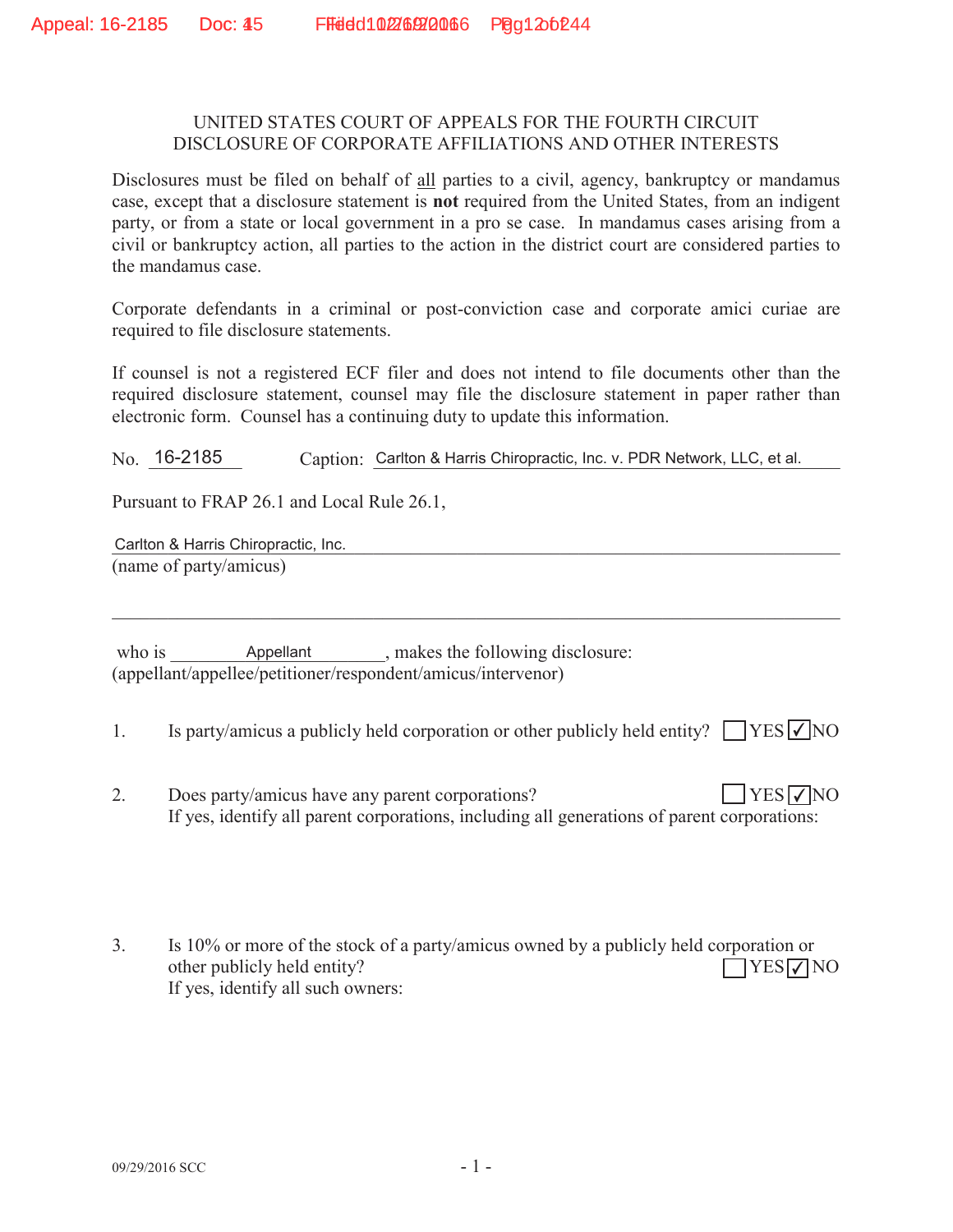- 4. Is there any other publicly held corporation or other publicly held entity that has a direct financial interest in the outcome of the litigation (Local Rule 26.1(a)(2)(B))?  $\sqrt{\text{YES} \cdot \text{V}}$  NO If yes, identify entity and nature of interest:
- 5. Is party a trade association? (amici curiae do not complete this question) If yes, identify any publicly held member whose stock or equity value could be affected substantially by the outcome of the proceeding or whose claims the trade association is pursuing in a representative capacity, or state that there is no such member:  $\Box$ YES  $\Box$  NO
- 6. Does this case arise out of a bankruptcy proceeding? If yes, identify any trustee and the members of any creditors' committee:

Signature: s/Glenn L. Hara 10/26/16

 $YES$   $\overline{V}$  NO

Counsel for: Appellant

### **CERTIFICATE OF SERVICE**

**\*\*\*\*\*\*\*\*\*\*\*\*\*\*\*\*\*\*\*\*\*\*\*\*\*\***

I certify that on  $10/26/16$  the foregoing document was served on all parties or their counsel of record through the CM/ECF system if they are registered users or, if they are not, by serving a true and correct copy at the addresses listed below: 10/26/16

Jeffrey N. Rosenthal Blank Rome LLP One Logan Square 130 N. 18th Street Philadelphia, PA 19103 Ana Tagvoryan Blank Rome, LLP 2029 Century Park East 6th Floor Los Angeles, CA 90067

s/Glenn L. Hara 2002 2012 2022 2023 2024 2026 2024 2022 2024 2022 2024 2022 2024 2022 2022 2022 2022 2022 2023

(signature) (date)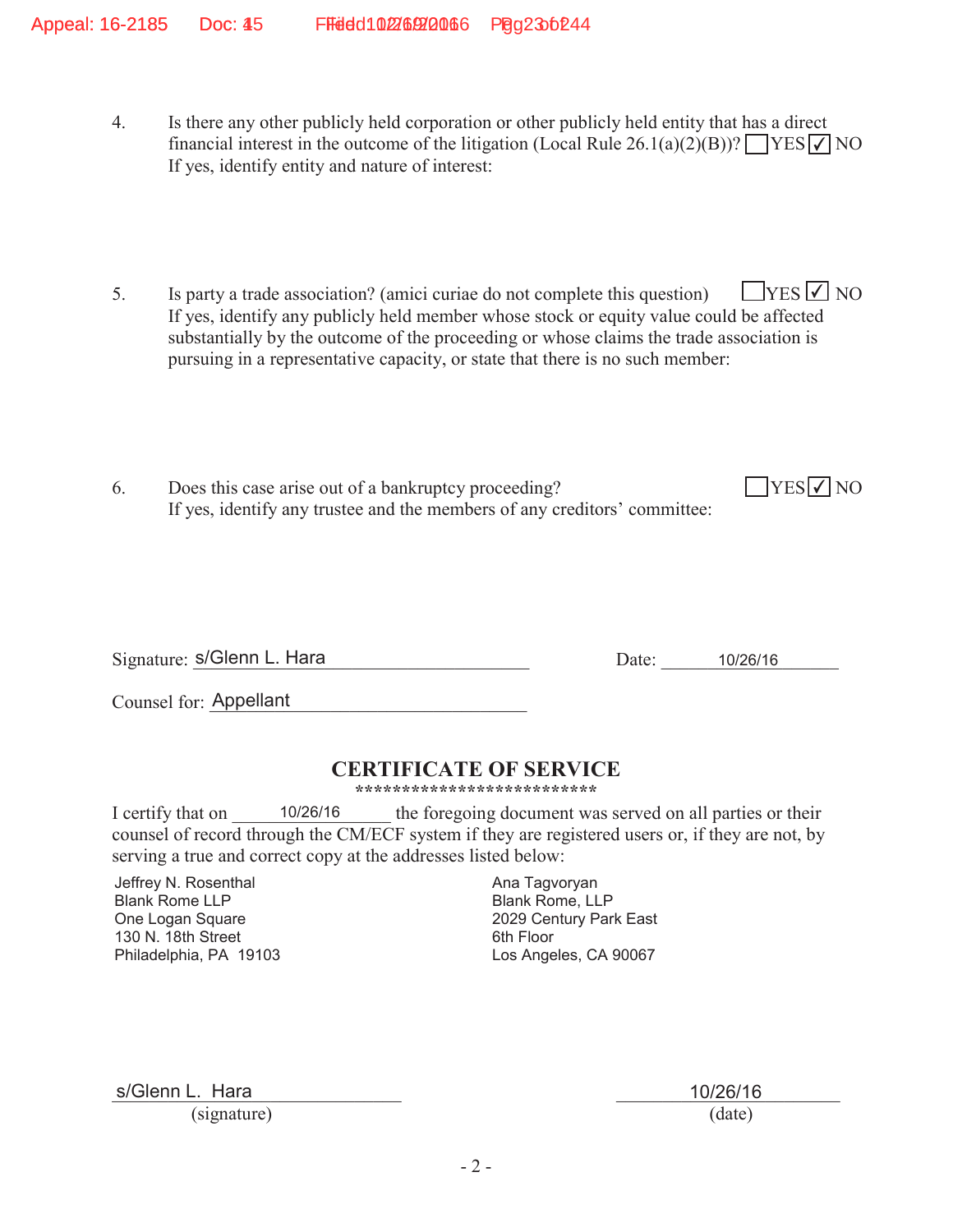## **TABLE OF CONTENTS**

## **Page(s)**

|                                     | CORPORATE DISCLOSURE STATEMENT |                                                                                                                                                                                                                           |  |  |
|-------------------------------------|--------------------------------|---------------------------------------------------------------------------------------------------------------------------------------------------------------------------------------------------------------------------|--|--|
|                                     |                                |                                                                                                                                                                                                                           |  |  |
|                                     |                                |                                                                                                                                                                                                                           |  |  |
|                                     |                                |                                                                                                                                                                                                                           |  |  |
|                                     |                                |                                                                                                                                                                                                                           |  |  |
|                                     |                                |                                                                                                                                                                                                                           |  |  |
|                                     |                                |                                                                                                                                                                                                                           |  |  |
|                                     |                                |                                                                                                                                                                                                                           |  |  |
|                                     | I.                             |                                                                                                                                                                                                                           |  |  |
|                                     | II.                            | The district court erred in holding that the FCC's<br>interpretation of the TCPA is not binding in a federal                                                                                                              |  |  |
|                                     | III.                           | The district court erred in holding that faxes promoting<br>"free goods or services," such as faxes promoting<br>free publications, are advertisements only if they also<br>attempt to sell some other good or service 17 |  |  |
|                                     | IV.                            | At best, the FCC's free-publication rule is ambiguous, and<br>so the district court erred in interpreting it in favor of fax<br>advertisers, rather than the persons the TCPA was designed                                |  |  |
|                                     |                                |                                                                                                                                                                                                                           |  |  |
|                                     |                                |                                                                                                                                                                                                                           |  |  |
| CERTIFICATE OF COMPLIANCE WITH RULE |                                |                                                                                                                                                                                                                           |  |  |

CERTIFICATE OF SERVICE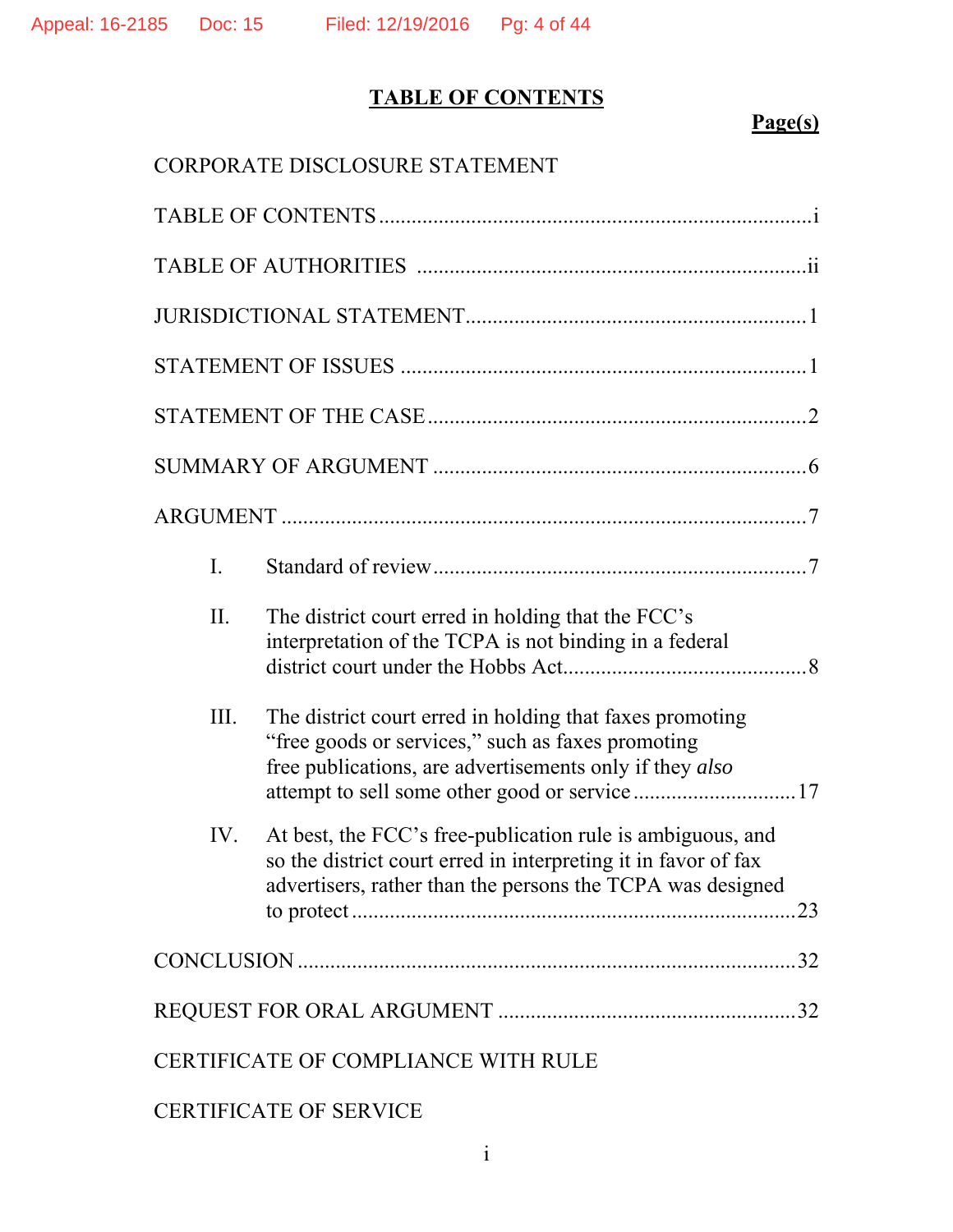## **TABLE OF AUTHORITIES**

## **Page(s)**

### **Cases**

| Addison Automatics, Inc. v. RTC Group, Inc.,                       |
|--------------------------------------------------------------------|
| Amerigard, Inc. v. Univ. of Kan. Med. Ctr. Research Inst.,         |
| Ashcroft v. Iqbal,                                                 |
| Bell Atl. Corp. v. Twombly,                                        |
| Harbourt v. PPE Casino Resorts Maryland, LLC,                      |
| Blitz v. Napolitano,                                               |
| Cartrette v. Time Warner Cable, Inc.,                              |
| C.E. Design, Ltd. v. Prism Bus. Media, Inc.,                       |
| Chapman v. First Index, Inc.,                                      |
| Chevron U.S.A., Inc. v. NRDC,                                      |
| Drug Reform Coordination Network, Inc. v. Grey House Publ'g, Inc., |
| FCC v. ITT World Comme'ns, Inc.,                                   |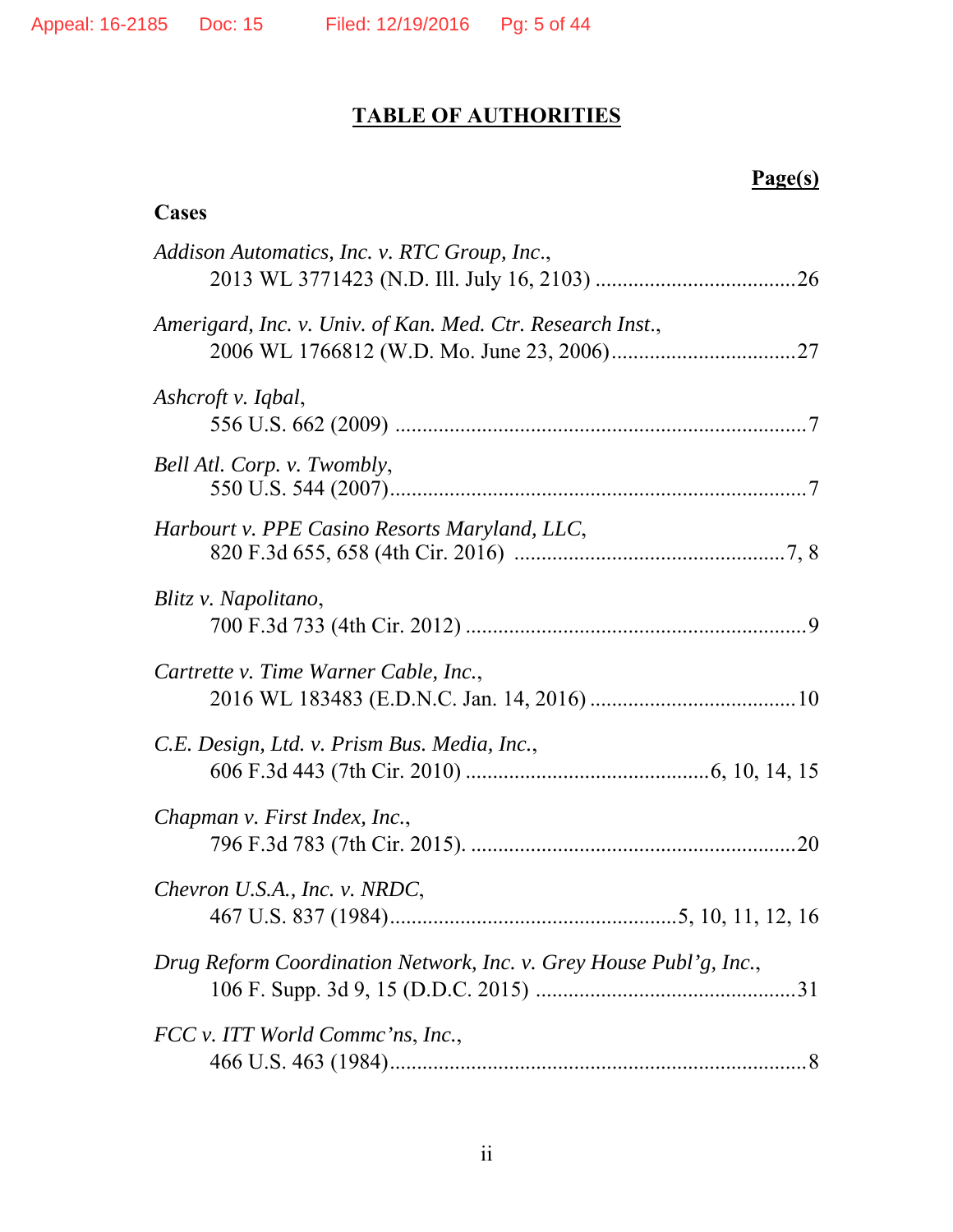# **Page(s)**

| Fennell v. TLB Kent Co.,                      |
|-----------------------------------------------|
| Friedman v. Heckler,                          |
| Gager v. Dell Fin. Servs., LLC,               |
| Gottlieb v. Carnival Corp.,                   |
| GTE S., Inc. v. Morrison,                     |
| Harbourt v. PPE Casino Resorts Maryland, LLC, |
| Harry C. Crooker & Sons, Inc. v. OSHRC,       |
| In re Naranjo,                                |
| Keasler v. United States,                     |
| Leyse v. Clear Channel Broad. Inc.,           |
| Leyse v. Clear Channel Broad., Inc.,          |
| Mais v. Gulf Coast Collection Bureau, Inc.,   |
| Mais v. Gulf Coast Collection Bureau, Inc.,   |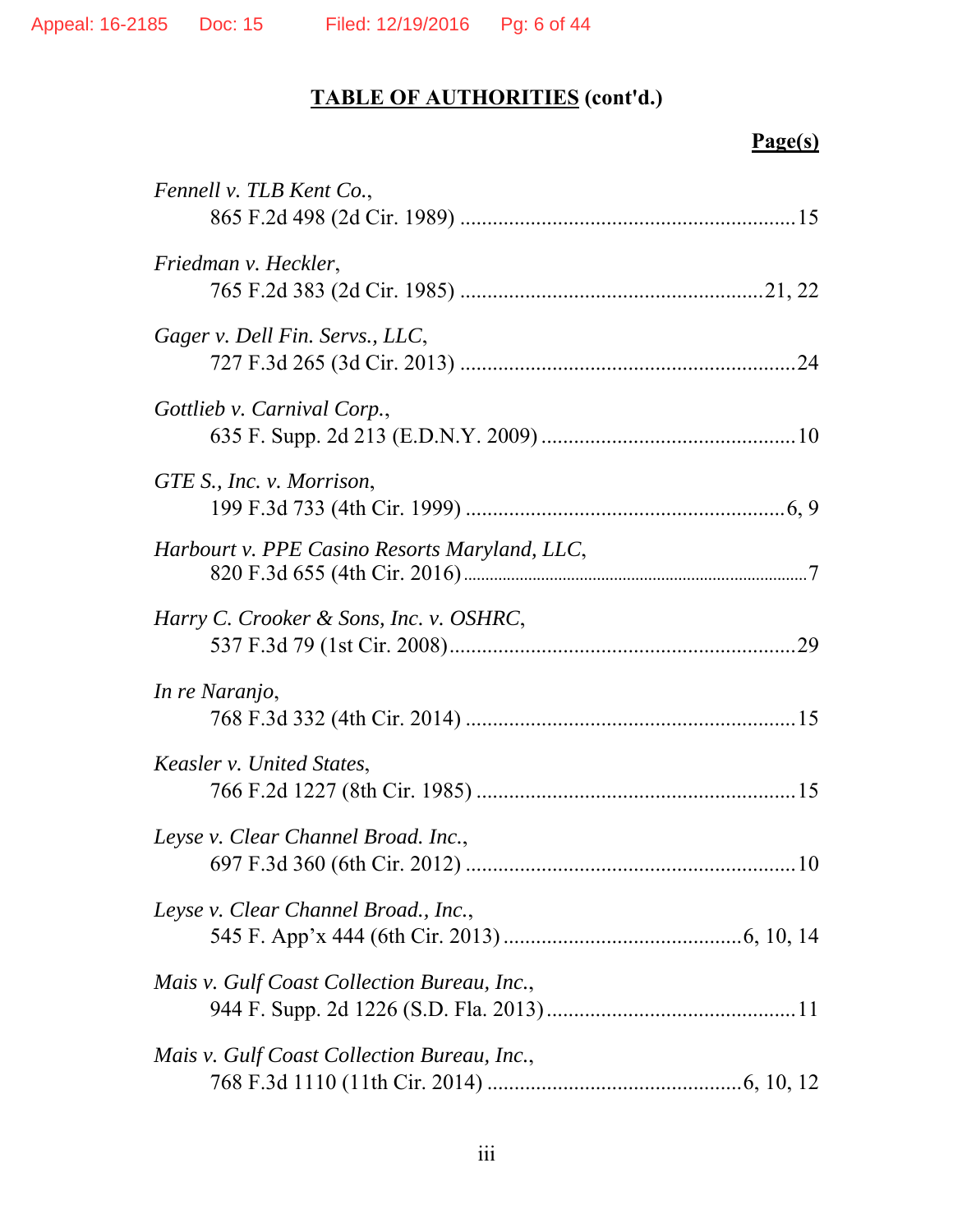# **Page(s)**

| Mey v. Monitronics Int'l, Inc.,                                       |
|-----------------------------------------------------------------------|
| Mims v. Arrow Fin. Servs., LLC,                                       |
| Mourning v. Family Publ'n Serv., Inc.,                                |
| N. Suburban Chiropractors Clinic v. Merck & Co.,                      |
| N.B. Indus. v. Wells Fargo & Co.,                                     |
| <i>Nack v. Walburg,</i>                                               |
| Nat'l Treasury Employees Union v. Fed. Labor Relations Auth.,         |
| Phillips Randolph Enter., LLC v. Adler-Weiner Research Chicago, Inc., |
| Physicians Healthsource, Inc. v. Alma Lasers, Inc.,                   |
| Physicians Healthsource, Inc. v. Boehringer Ingelheim Pharm., Inc.,   |
| Physicians Healthsource, Inc. v. Janssen Pharm., Inc.,                |
| Physicians Healthsource, Inc. v. Janssen Pharm., Inc.,                |
| Physicians Healthsource, Inc. v. Janssen Pharm., Inc.,                |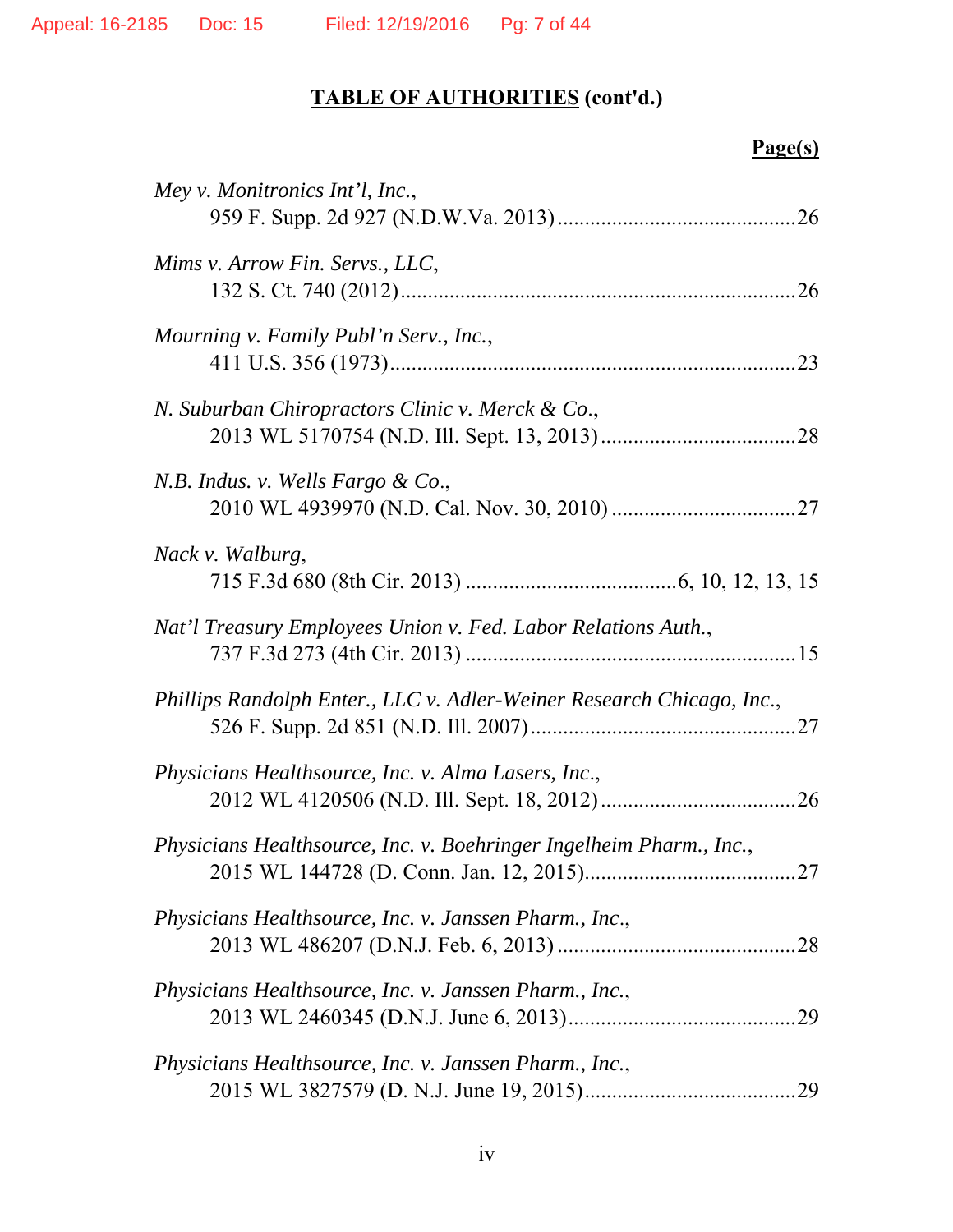# **Page(s)**

| Physicians Healthsource, Inc. v. Janssen Pharm., Inc.,          |  |
|-----------------------------------------------------------------|--|
| Physicians Healthsource, Inc. v. Stryker Sales,                 |  |
| Pornomo v. United States,                                       |  |
| Roy v. Cty. of Lexington, S.C.,                                 |  |
| Russell v. Absolute Collection Servs., Inc.,                    |  |
| Sacco v. Bank of Am., N.A.,                                     |  |
| Sandusky Wellness Ctr., LLC v. Medco Health Solutions, Inc.,    |  |
| SCF Arizona v. Wachovia Bank, N.A.,                             |  |
| Spreckels v. Helvering,                                         |  |
| St. Louis Heart Ctr., Inc. v. Forest Pharms., Inc.,             |  |
| United States v. O'Hagan,                                       |  |
| Warren v. N. Carolina Dep't of Human Res., Div. of Soc. Servs., |  |
| Weinberger v. Salfi,                                            |  |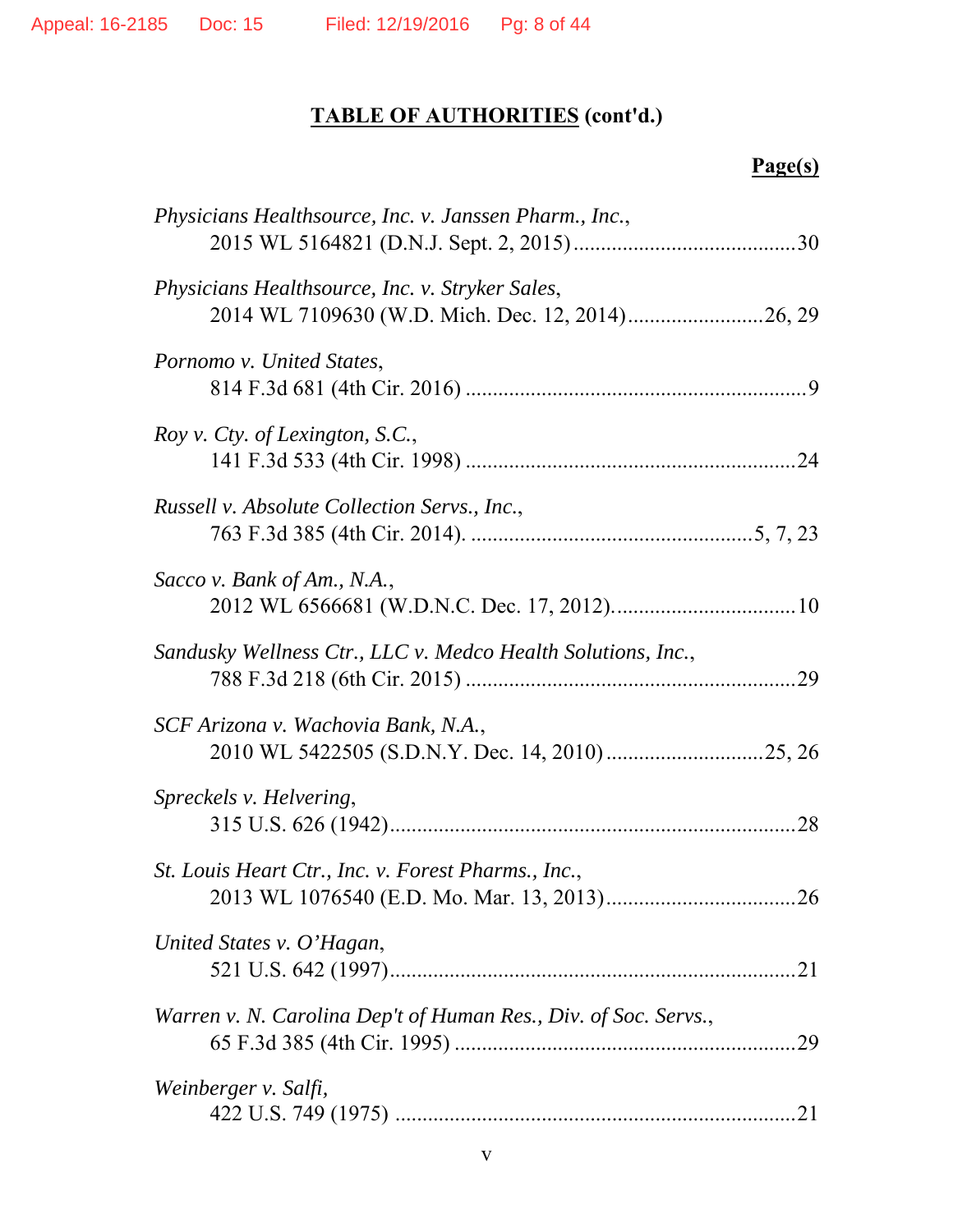## **Page(s)**

### **Statutes**

## **Rules & Regulations**

|                                                                                                                                                                                           | 20 |
|-------------------------------------------------------------------------------------------------------------------------------------------------------------------------------------------|----|
| In re Rules & Regulations Implementing the Tel. Consumer Protection<br>Act of 1991; Junk Fax Prevention Act of 2005, Report & Order &<br>Third Order on Reconsideration, 21 FCC Rcd. 3787 |    |
| In re Rules & Regulations Implementing the Telephone Consumer<br>Protection Act of 1991; Junk Fax Prevention Act of 2005,                                                                 |    |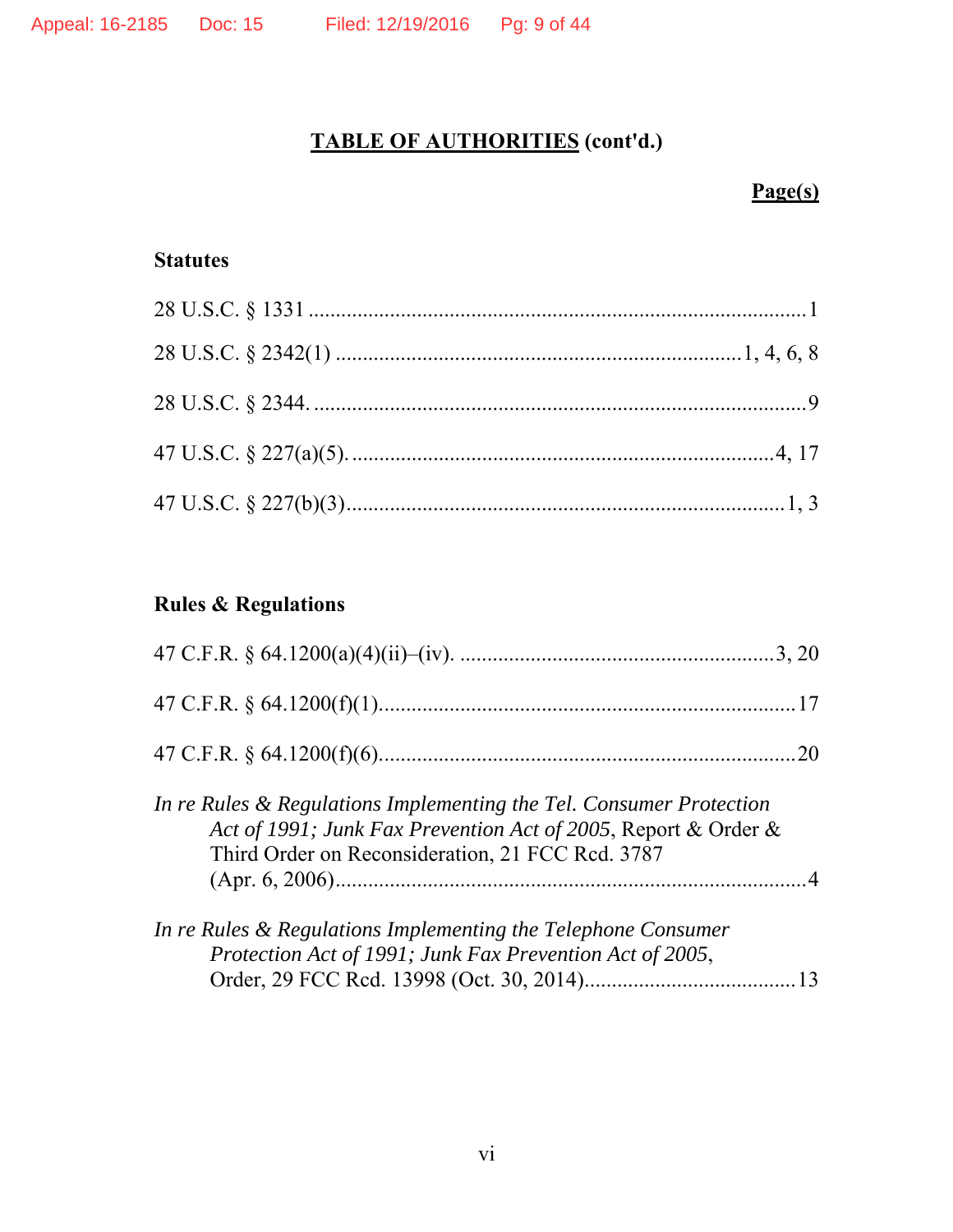#### **Jurisdictional Statement**

The United States District Court for the Southern District of West Virginia had subject-matter jurisdiction of this action under 28 U.S.C. § 1331. The Supreme Court held in *Mims v. Arrow Fin. Servs., LLC*, 132 S. Ct. 740 (2012), that federal and state courts share concurrent jurisdiction over claims arising under the Telephone Consumer Protection Act of 1991 ("TCPA"), 47 U.S.C. § 227(b)(3).

This Court has jurisdiction because Plaintiff is appealing from the district court's order dismissing the case for failure to state a claim, which is a "final decision" under 28 U.S.C. § 1291.

### **Statement of Issues**

1. Whether this Court will join the Sixth, Seventh, Eighth, and Eleventh Circuits in holding that an order issued by the Federal Communications Commission interpreting the TCPA is binding in federal district courts and its validity may be challenged only by following the procedures in the Administrative Orders Review Act (the "Hobbs Act"), 28 U.S.C. § 2342(1).

2. Whether the district court erred by refusing to enforce the FCC's 2006 Order interpreting the TCPA's definition of "advertisement" to rule that facsimiles promoting "free goods and services," such as faxes promoting "free publications" or "free seminars," are advertisements.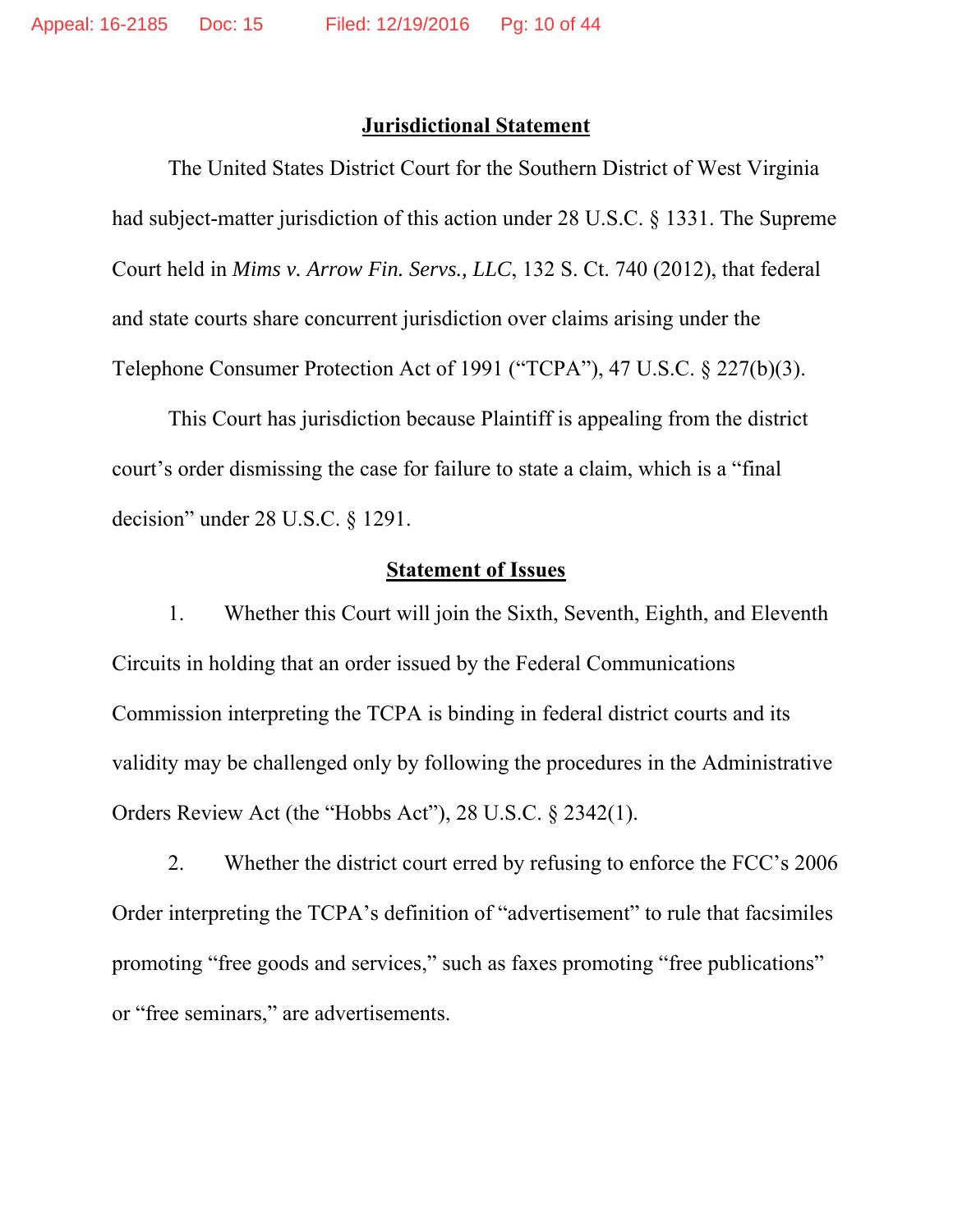### **Statement of the Case**

On November 10, 2015, Plaintiff, a chiropractic clinic in West Virginia, filed its Class Action Complaint against Defendants under the TCPA. (A9). The Complaint alleges that on or about December 17, 2013, Plaintiff received an unsolicited fax advertising Defendants' "products, goods, and services," attaching the fax as Exhibit A.  $(A11, \P\P 11-12)$ .

The fax is addressed to "Practice Manager" from "PDR Network" and offers a "FREE 2014 *Physicians Desk Reference* eBook." (A23). The fax states that the free PDR eBook contains the "[s]ame trusted, FDA-approved full prescribing information . . . [n]ow in a new, convenient digital format." (*Id.*) The fax states "[f]or additional information, please contact PDR Network at (866) 925-5155 or customerservice@pdr.net." (*Id.*) Fine print at the bottom of the fax states: "To optout of delivery of clinically relevant information about healthcare products and services from PDR via fax, call 866-469-8327. You are receiving this fax because you are a member of the PDR Network." (*Id.*)

The Complaint alleges that Exhibit A is an "unsolicited advertisement" as defined by the TCPA and FCC's rules implementing the TCPA. (A19, ¶ 29). The Complaint alleges Plaintiff did not give "prior express invitation or permission" to Defendants to send the fax (*id.*) and Plaintiff did not have an "established business relationship" ("EBR") with Defendants (*id.* ¶ 33).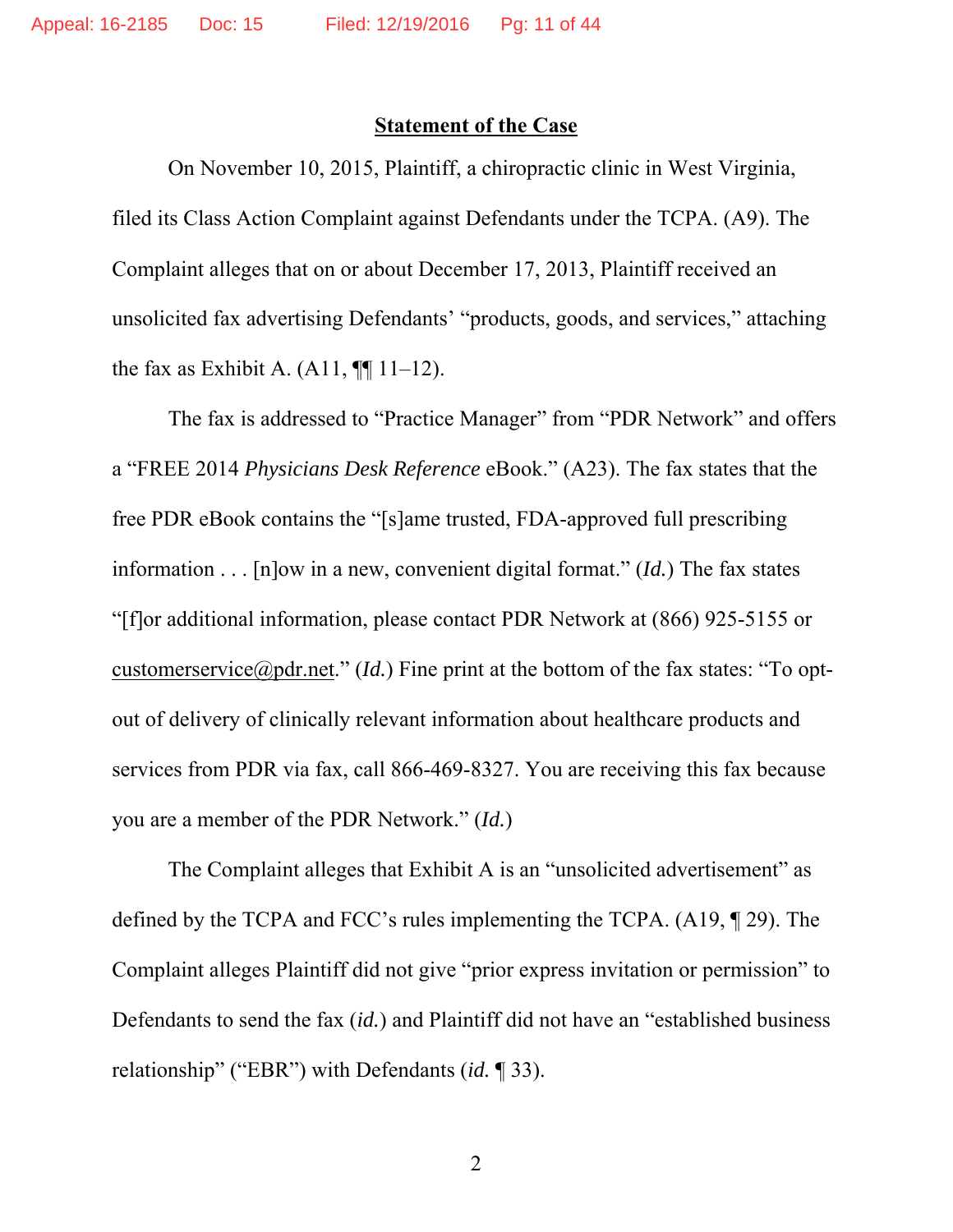The Complaint alleges that, even if Defendants had obtained Plaintiff's prior express permission or had an EBR with Plaintiff, the fax lacks the opt-out notice required by the FCC regulations to assert those defenses. (*Id.* ¶ 29). For example, the opt-out notice on the fax (1) is not "clear and conspicuous," (2) does not provide a fax number for opt-out requests, (3) does not state that a sender's failure to honor a request within 30 days is unlawful, and (4) does not state what the recipient must do in order to make a legally enforceable opt-out request, all of which are required on all fax advertisements under the FCC regulations, 47 C.F.R.  $§ 64.1200(a)(4)(ii)–(iv). (A23).$ 

The Complaint alleges that Defendants sent "the same and other unsolicited facsimiles without the required opt out language to Plaintiff and more than 25 other recipients" (A12, ¶ 14), and seeks to certify a class of persons similarly situated (*id.* ¶¶ 17–24). The Complaint seeks the relief authorized by the TCPA, 47 U.S.C. § 227(b)(3), consisting of statutory damages of \$500 to \$1,500 per violation and injunctive relief. (*Id.* ¶¶ 13, 19(l), & 31).

On February 5, 2016, Defendants moved to dismiss the Complaint for failure to state a claim, arguing that Exhibit A is not an "advertisement" as a matter of law under the TCPA because it "does not offer anything for purchase or sale," instead merely offering a "free" copy of the 2014 eBook. (A37, Defs.' Mem. Supp. Mot. Dismiss at 7).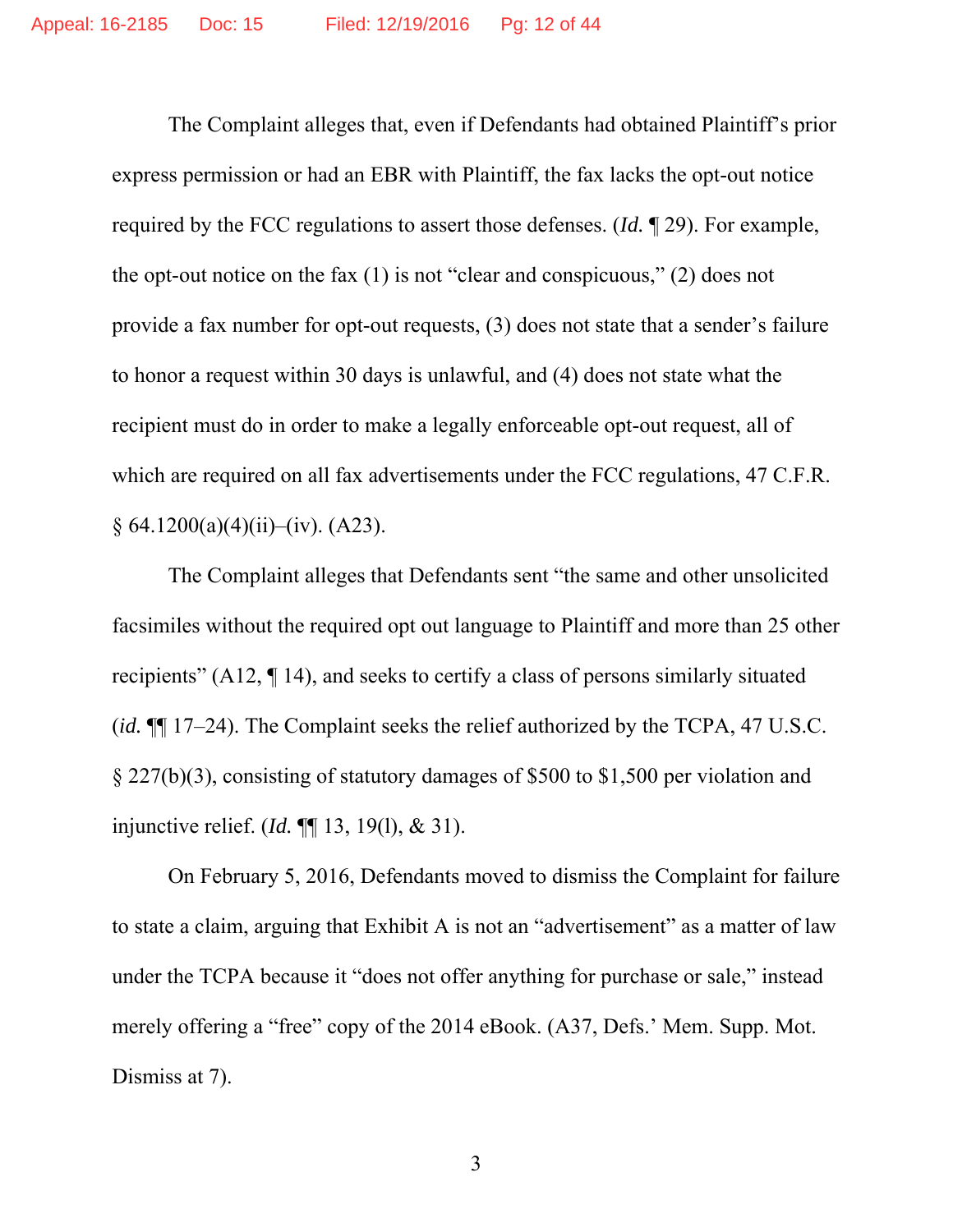On March 4, 2016, Plaintiff filed its opposition to the motion to dismiss, explaining that the FCC issued a final order in 2006 interpreting the definition of "advertisement" in 47 U.S.C. § 227(a)(5), and ruling that "facsimile messages that promote goods or services even at no cost, such as free magazine subscriptions, catalogs, or free consultations or seminars, are unsolicited advertisements under the TCPA's definition." (A60–61 (discussing *In re Rules & Regulations Implementing the Tel. Consumer Protection Act of 1991; Junk Fax Prevention Act of 2005*, Report & Order & Third Order on Reconsideration, 21 FCC Rcd. 3787, 3814, ¶ 52 (Apr. 6, 2006) (hereinafter "2006 Order")).

Plaintiff explained that the 2006 Order goes on to specifically identify faxes promoting "free publications" as advertisements. (*Id.*) Plaintiff explained that the FCC's rationale for this rule was that faxes promoting free publications are "often" or "in many instances" a "pretext" or part of an "overall marketing campaign," and so the FCC's rule "presume[s] that such messages describe the 'quality of any property, goods, or services," bringing them within the statutory definition. (*Id.*)

Plaintiff cited authority from the Supreme Court, this Court, and four other circuit courts holding that a final order of the FCC is binding in federal district courts under the Hobbs Act, 28 U.S.C. § 2342(1), and so the district court had no jurisdiction to do anything but enforce the free-goods-or-services rule. (A58–59). Plaintiff argued that even if the district court found the ruling ambiguous, it must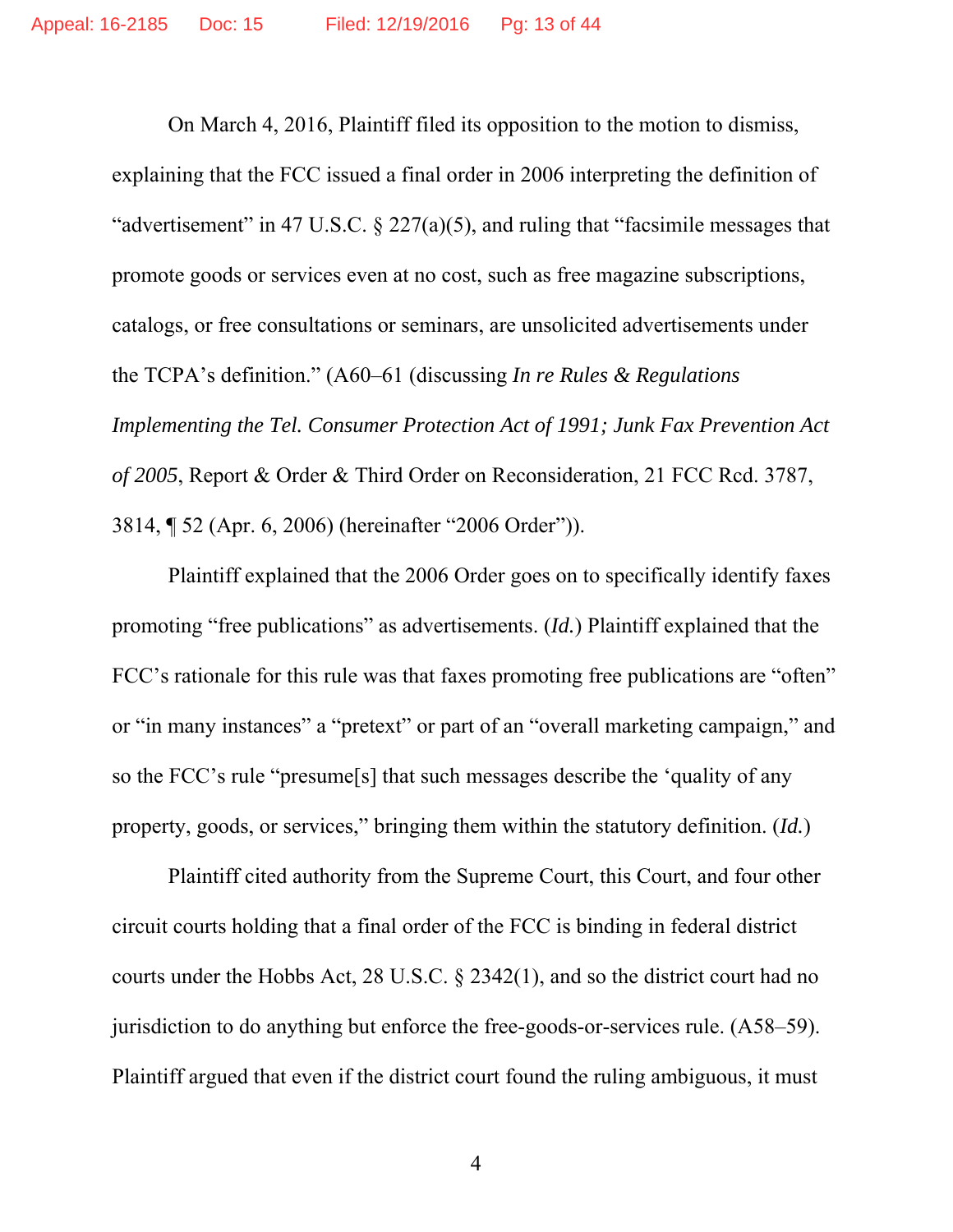interpret it broadly in favor of consumers because a "remedial statute" like the TCPA is "to be construed liberally" under *Russell v. Absolute Collection Servs., Inc.*, 763 F.3d 385, 393 (4th Cir. 2014). (A67).

On September 29, 2016, the district court heard oral argument on the motion to dismiss. (A101, Hr'g Tr., Sept. 29, 2016). On September 30, 2016, the district court issued its order granting the motion to dismiss. (A127).

First, the district court held that, because the statutory definition of "advertisement" is "clear," the "FCC's interpretation of the TCPA is not due 'substantial deference'" under *Chevron U.S.A., Inc. v. NRDC*, 467 U.S. 837, 843 (1984). (A133). The district court held that it was not violating the Hobbs Act by holding the free-goods-or-services rule is not subject to *Chevron* deference because "[t]he Hobbs Act does not require a federal court to adopt an FCC interpretation of the TCPA," and "[t]he Court is not obliged to defer to the FCC's interpretation of an unambiguous statute." (*Id.*)

Second, the district court held that, "even if the Court were to defer to the FCC's interpretation," the free-goods-or-services rule states that a fax must "promote" free goods or services to be an advertisement, and since *promote* has "an explicit commercial nature," the rule therefore means that a fax promoting free goods or services is an advertisement only if it *also* aims "through those goods and services" to sell something else that is not free. (*Id.*) The district court reasoned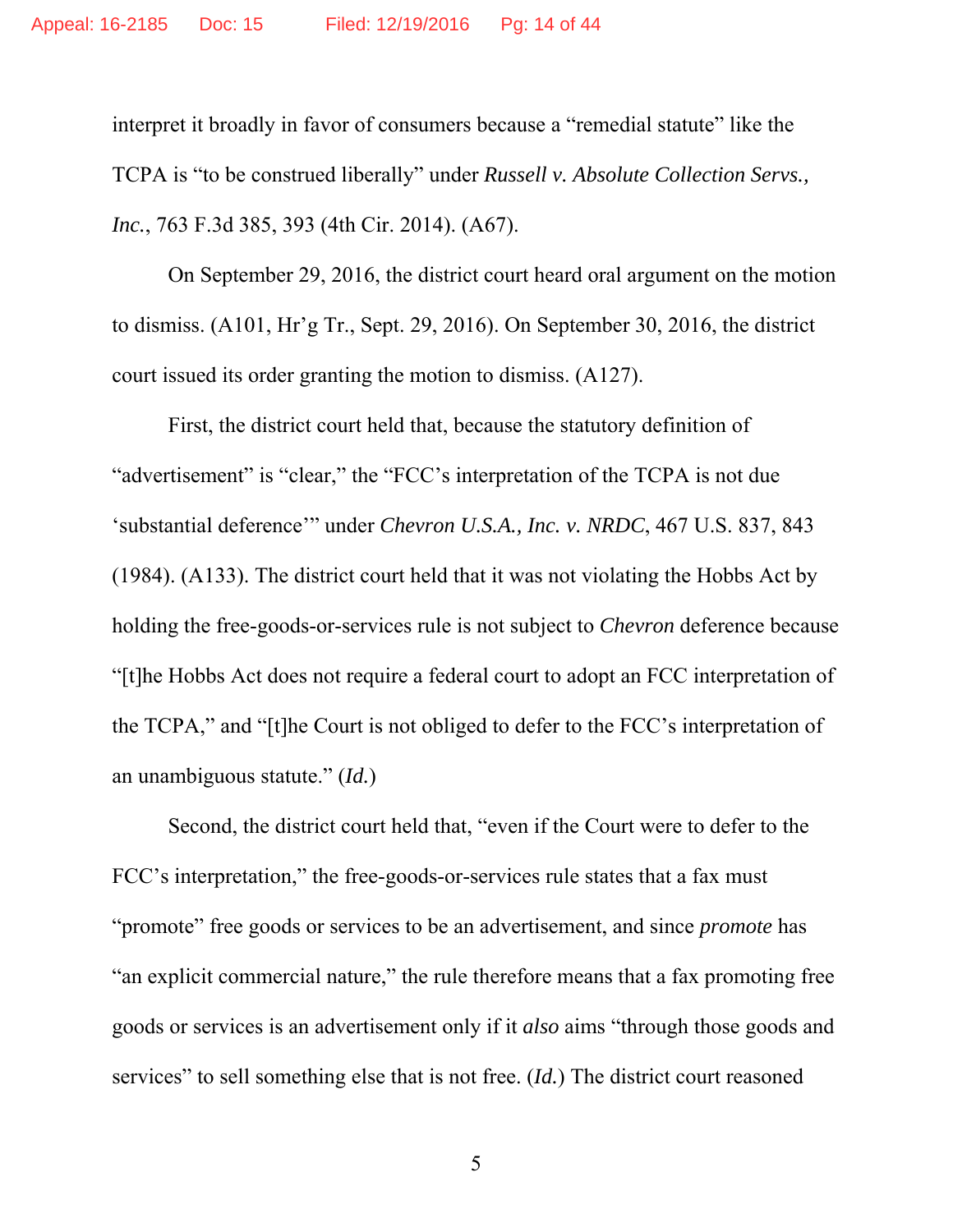that, because the rule unambiguously requires that faxes promoting free goods or services must *also* aim to sell something else, it "need not reach" the issue of whether the TCPA is a remedial statute or whether any ambiguity must be interpreted in Plaintiff's favor. (A135).

 On October 12, 2016, Plaintiff timely filed its notice of appeal to this Court. (A138).

#### **Summary of Argument**

First, the district court erred in holding that "[t]he Hobbs Act does not require a federal court to adopt an FCC interpretation of the TCPA," and that "[t]he Court is not obliged to defer to the FCC's interpretation of an unambiguous statute." To the contrary, this Court enforced the Hobbs Act to bar a challenge to an FCC order in a non-TCPA case in *GTE S., Inc. v. Morrison*, 199 F.3d 733, 742 (4th Cir. 1999), and four other circuit courts of appeal have specifically held the FCC's interpretations are binding in private TCPA actions under the Hobbs Act, 28 U.S.C. § 2342(1). *Mais v. Gulf Coast Collection Bureau, Inc.*, 768 F.3d 1110, 1119 (11th Cir. 2014); *Nack v. Walburg*, 715 F.3d 680, 686 (8th Cir. 2013); *Leyse v. Clear Channel Broad., Inc.*, 545 F. App'x 444, 459 (6th Cir. 2013); *C.E. Design, Ltd. v. Prism Bus. Media, Inc.*, 606 F.3d 443, 445–50 (7th Cir. 2010).

Second, the district court erred in holding that, even if it applied the FCC's 2006 Order, the plain language of the free-goods-or-services rule means that faxes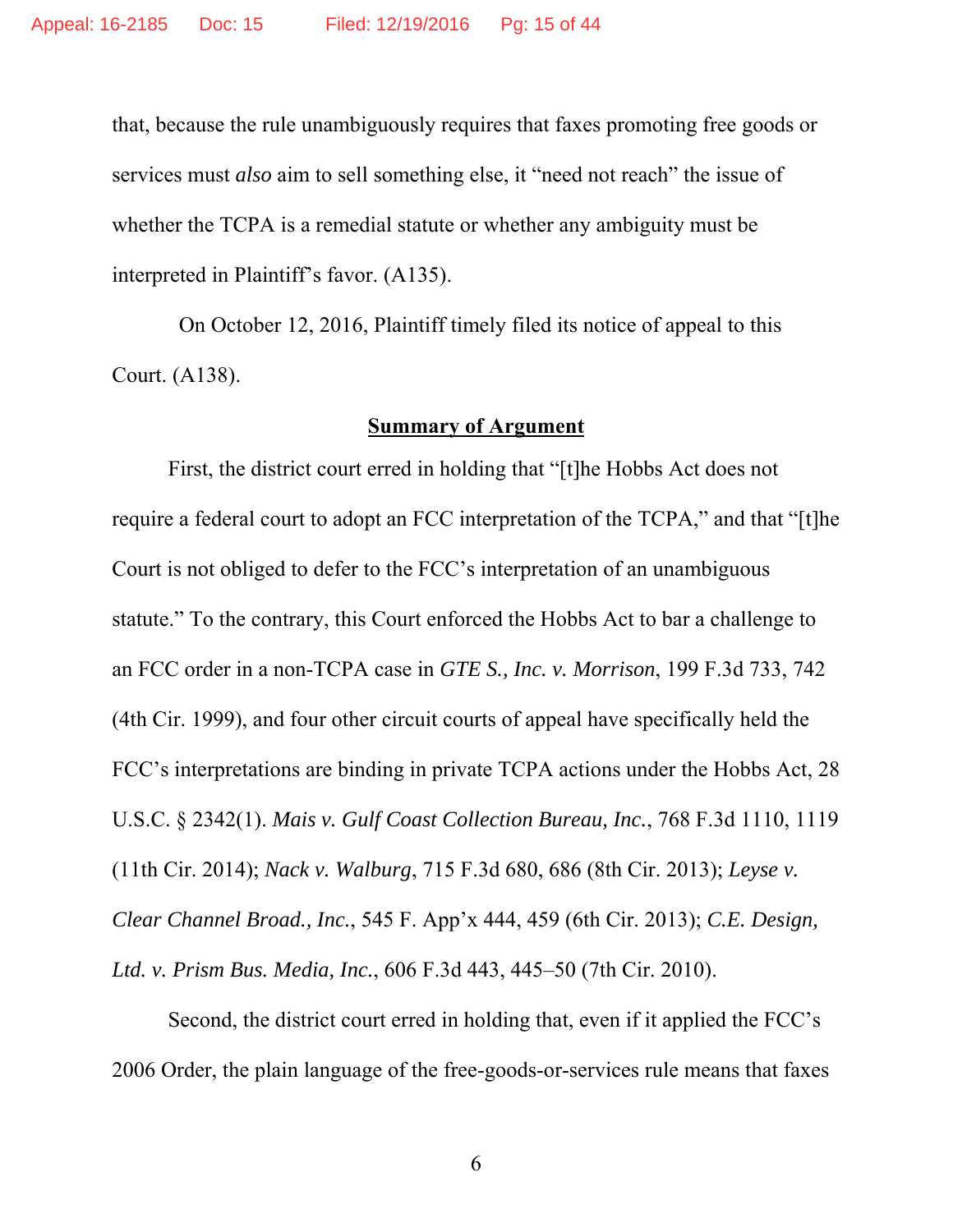that "promote goods or services even at no cost" are advertisements only if they *also* promote some other good or service "for sale," meaning not "at no cost." That is the opposite of what the rule says, and the district court's holding is erroneous.

Third, at best, the district court identified an ambiguity in the 2006 Order regarding whether a fax that promotes free goods or services is an advertisement *per se* or merely creates a "presumption" that it is an advertisement. But even if the rule is ambiguous (which Plaintiff disputes), the district court should be reversed because it applied the narrowest possible interpretation that most heavily favors fax advertisers, while the TCPA is a "remedial statute," and this Court holds that a remedial statute is "construed liberally" in favor of those it is designed to protect. *Russell v. Absolute Collection Servs., Inc.*, 763 F.3d 385, 393 (4th Cir. 2014).

#### **Argument**

#### **I. Standard of review.**

This Court reviews a dismissal for failure to state a claim de novo. *Harbourt v. PPE Casino Resorts Maryland, LLC*, 820 F.3d 655, 658 (4th Cir. 2016). Dismissal is appropriate only if the defendant demonstrates that the plaintiff does not even have a "plausible" claim. *Ashcroft v. Iqbal*, 556 U.S. 662, 678 (2009). There must be no "reasonable expectation that discovery will reveal evidence" to support the plaintiff's claims. *Bell Atl. Corp. v. Twombly*, 550 U.S. 544, 557 (2007). It is not enough that the court suspects the plaintiff will ultimately "fail to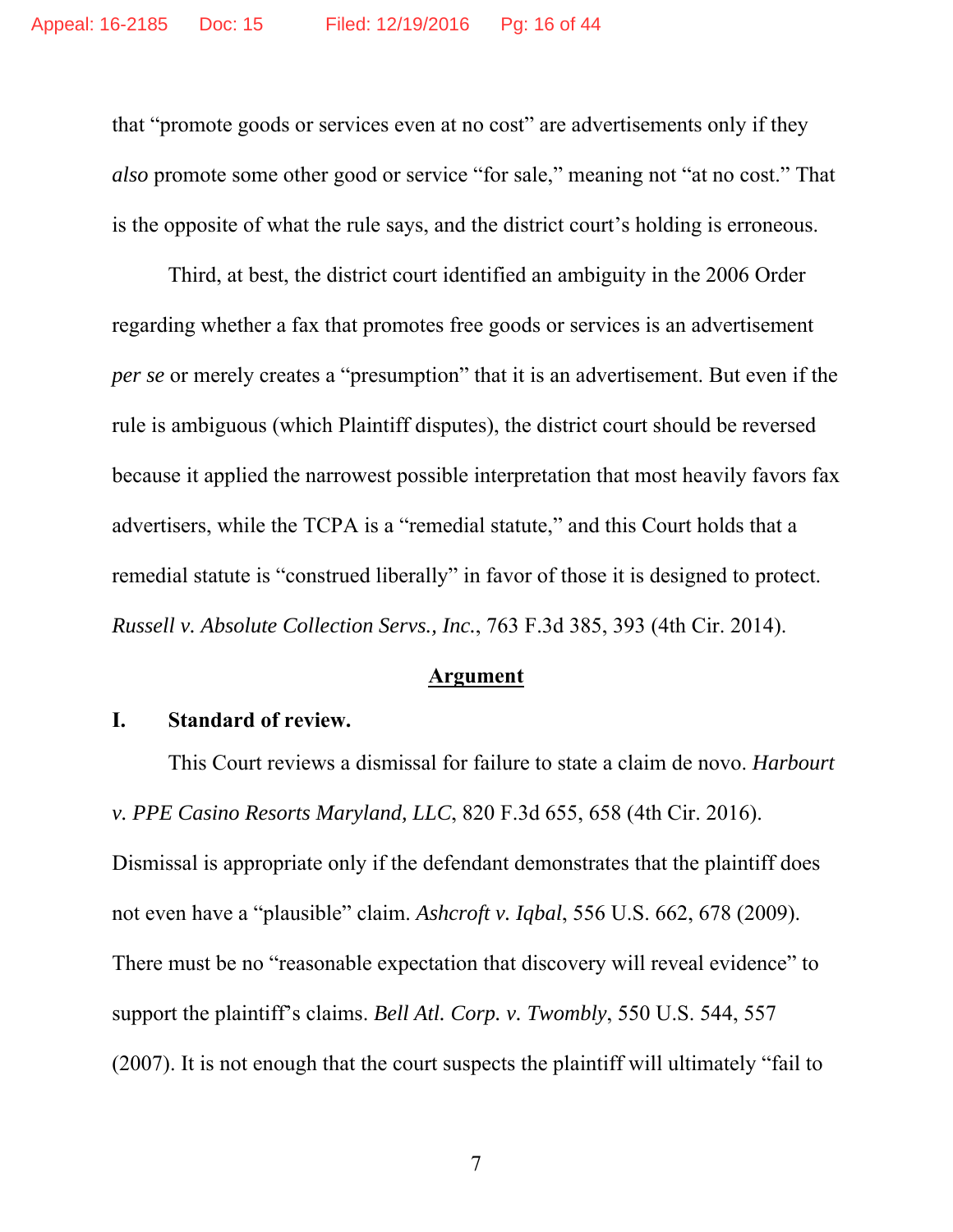find evidentiary support for his allegations or prove his claim to the satisfaction of the factfinder." *Id.* at 563 n.8. The plaintiff "need not 'forecast' evidence sufficient to prove" a claim. *Harbourt*, 820 F.3d at 658.

### **II. The district court erred in holding that the FCC's interpretation of the TCPA is not binding in a federal district court under the Hobbs Act.**

 The district court held that "[t]he Hobbs Act does not require a federal court to adopt an FCC interpretation of the TCPA," and that "[t]he Court is not obliged to defer to the FCC's interpretation of an unambiguous statute." (A133). This holding is erroneous and must be reversed, regardless how this Court rules on any other aspect of this appeal. Affirming the district court would encourage regulated parties in a wide range of contexts (not only the TCPA context) to attack federal agency rules in district courts in this Circuit in contravention of the Hobbs Act, and it would create a clear split with the Sixth, Seventh, Eighth, and Eleventh Circuits, which have specifically held in private TCPA enforcement actions that the FCC's interpretations of the TCPA are binding.

The Administrative Orders Review Act (the "Hobbs Act"), 28 U.S.C. § 2342, provides that "exclusive jurisdiction" to "determine the validity of" a final order of the FCC (and numerous other federal agencies) lies in the federal court of appeals on a petition for review from agency action. *See, e.g.*, *FCC v. ITT World Commc'ns*, *Inc.*, 466 U.S. 463, 468 (1984) (holding district court lacked jurisdiction to enjoin FCC action as ultra vires because "[e]xclusive jurisdiction for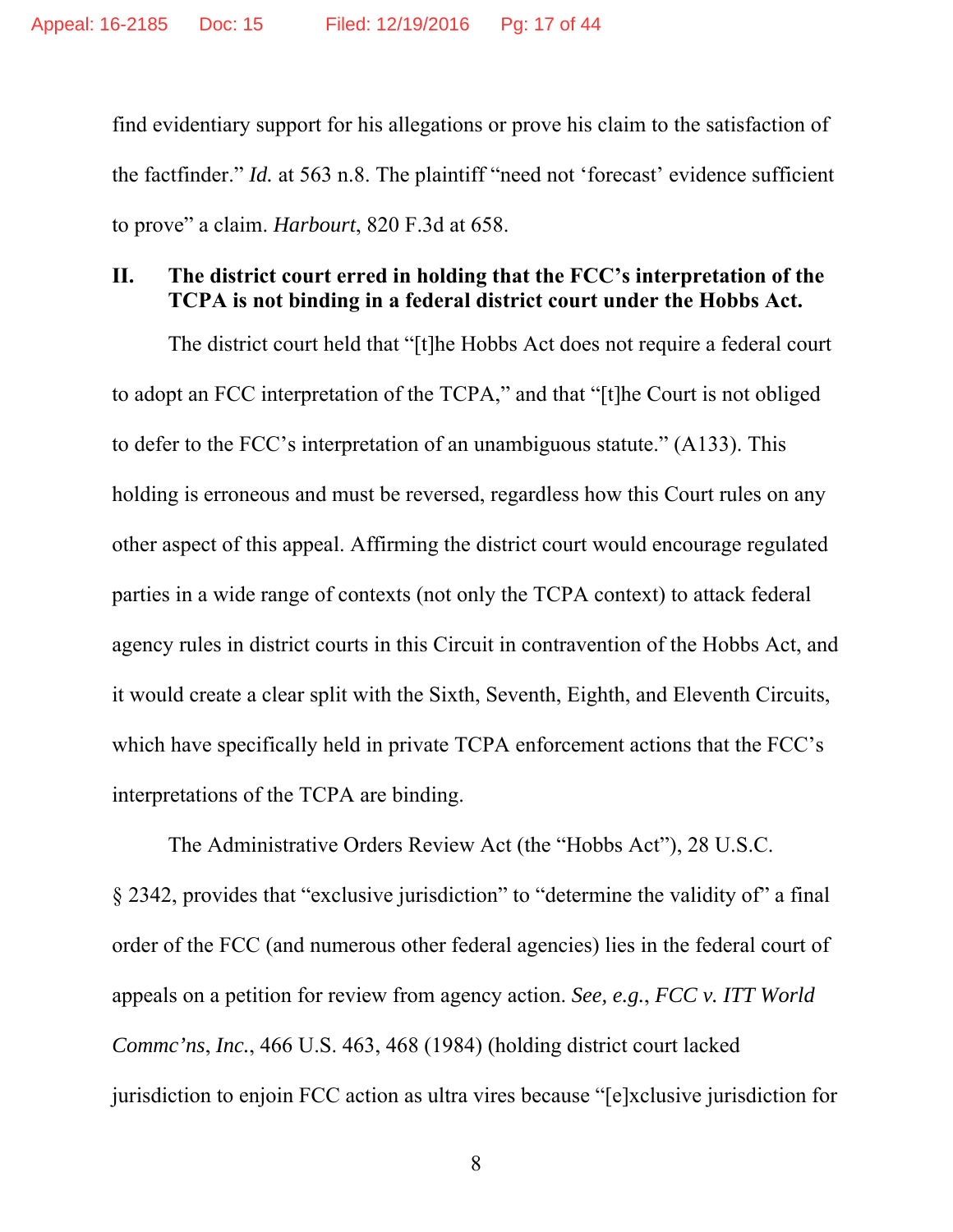review of final FCC orders . . . lies in the Court of Appeals" through Hobbs Act procedures). The petition for review must be filed by an "aggrieved" party and "shall be against the United States," giving the agency an opportunity to respond. 28 U.S.C. § 2344. Thus, contrary to the district court's holding in this case, a district court has no discretion to "adopt" or "defer to" the FCC's interpretation of the TCPA. (A133). A district court can either enforce the FCC's interpretation or it can violate the Hobbs Act.

Although this Court has not applied the Hobbs Act specifically in the TCPA context, it held in *GTE S., Inc. v. Morrison*, 199 F.3d 733, 742 (4th Cir. 1999), that the district court lacked jurisdiction to review a final FCC order issuing pricing rules pursuant to the Communications Act, holding the Hobbs Act governs "all final orders (including those relating to rulemaking) of the FCC." Plaintiff cited *GTE S.* in the district court (A58), and the district court ignored it (A127–36).

In *Pornomo v. United States*, 814 F.3d 681, 690 (4th Cir. 2016), this Court held the district court lacked jurisdiction under the Hobbs Act to decide a dispute over the validity of an order of the Secretary of Transportation that arose in an action under the Federal Tort Claims Act. In *Blitz v. Napolitano*, 700 F.3d 733, 737 (4th Cir. 2012), the Court held the district court lacked jurisdiction under a similar "jurisdiction-channeling" statute to hear a constitutional challenge to TSA security-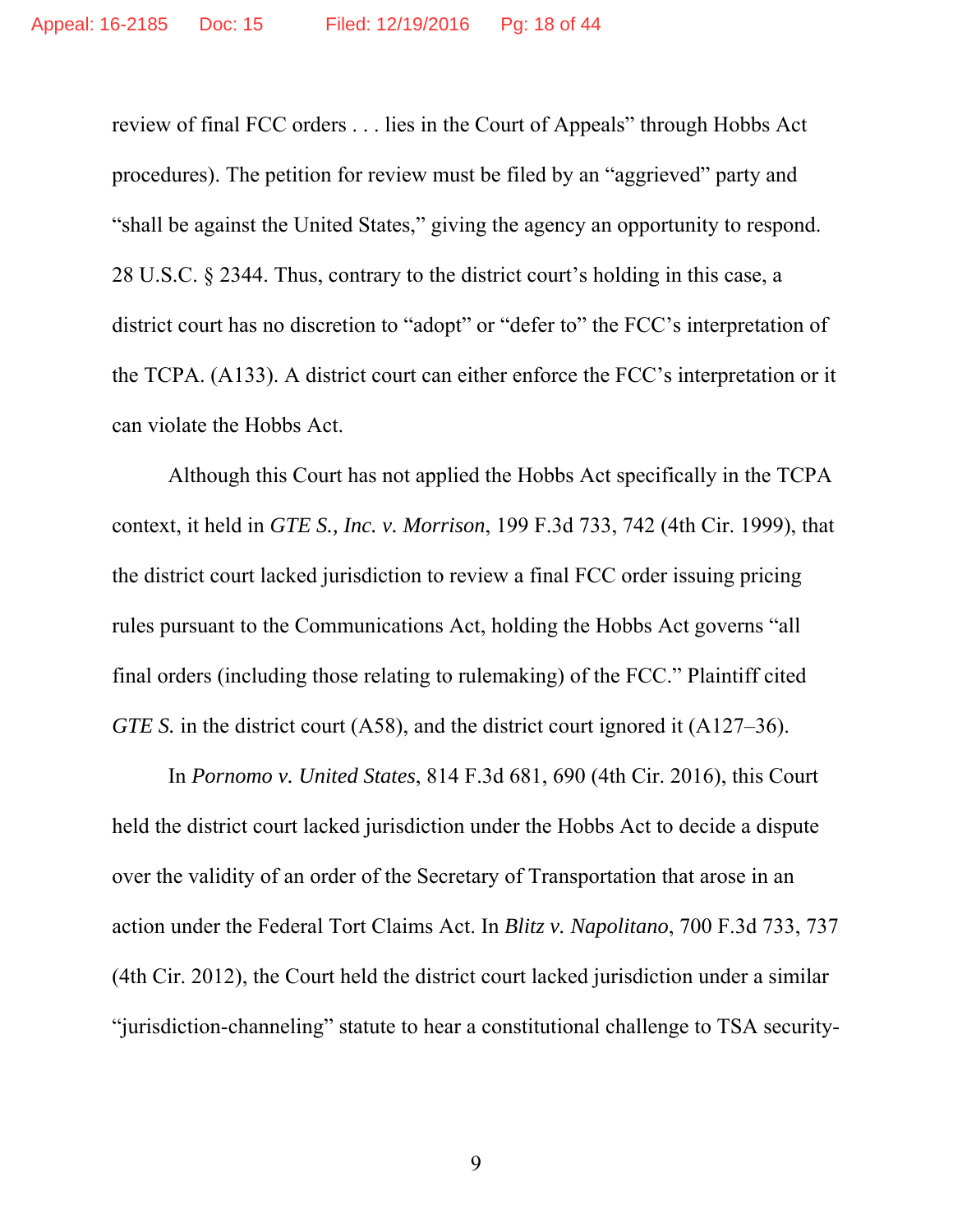screening rules, holding that Congress has the power to determine the jurisdiction of the "inferior Courts." *Id.*

A district court in this Circuit recently applied an FCC interpretation of the TCPA allowing consumers to revoke "prior express consent" to telephone calls "using any reasonable method," rejecting the defendant's argument that the FCC's ruling contradicted the statute and holding, "[r]egardless of whether this FCC interpretation of the TCPA is entitled to *Chevron* deference, this Court lacks jurisdiction to review its validity." *Cartrette v. Time Warner Cable, Inc.*, 2016 WL 183483, at \*3 (E.D.N.C. Jan. 14, 2016) (quoting *Sacco v. Bank of Am., N.A.*, 2012 WL 6566681, at \*9 (W.D.N.C. Dec. 17, 2012)). Plaintiff discussed *Cartrette* in the district court (A59), and the district court ignored it (A127–36).

Four other circuit courts of appeal have applied the Hobbs Act specifically with respect to the FCC's interpretations of the TCPA, sometimes to the benefit of plaintiffs and sometimes to the benefit of defendants. *See Mais v. Gulf Coast Collection Bureau, Inc.*, 768 F.3d 1110, 1119 (11th Cir. 2014); *Nack v. Walburg*, 715 F.3d 680, 686 (8th Cir. 2013); *Leyse v. Clear Channel Broad., Inc.*, 545 F. App'x 444, 459 (6th Cir. 2013);1 *C.E. Design, Ltd. v. Prism Bus. Media, Inc.*, 606 F.3d 443, 445–50 (7th Cir. 2010); *see also Gottlieb v. Carnival Corp.*, 635 F.

<sup>&</sup>lt;sup>1</sup> The 2013 *Leyse* decision superseded the Sixth Circuit's prior ruling that the Hobbs Act did not bar the challenge to the regulation. *Leyse v. Clear Channel Broad. Inc.*, 697 F.3d 360, 376 (6th Cir. 2012).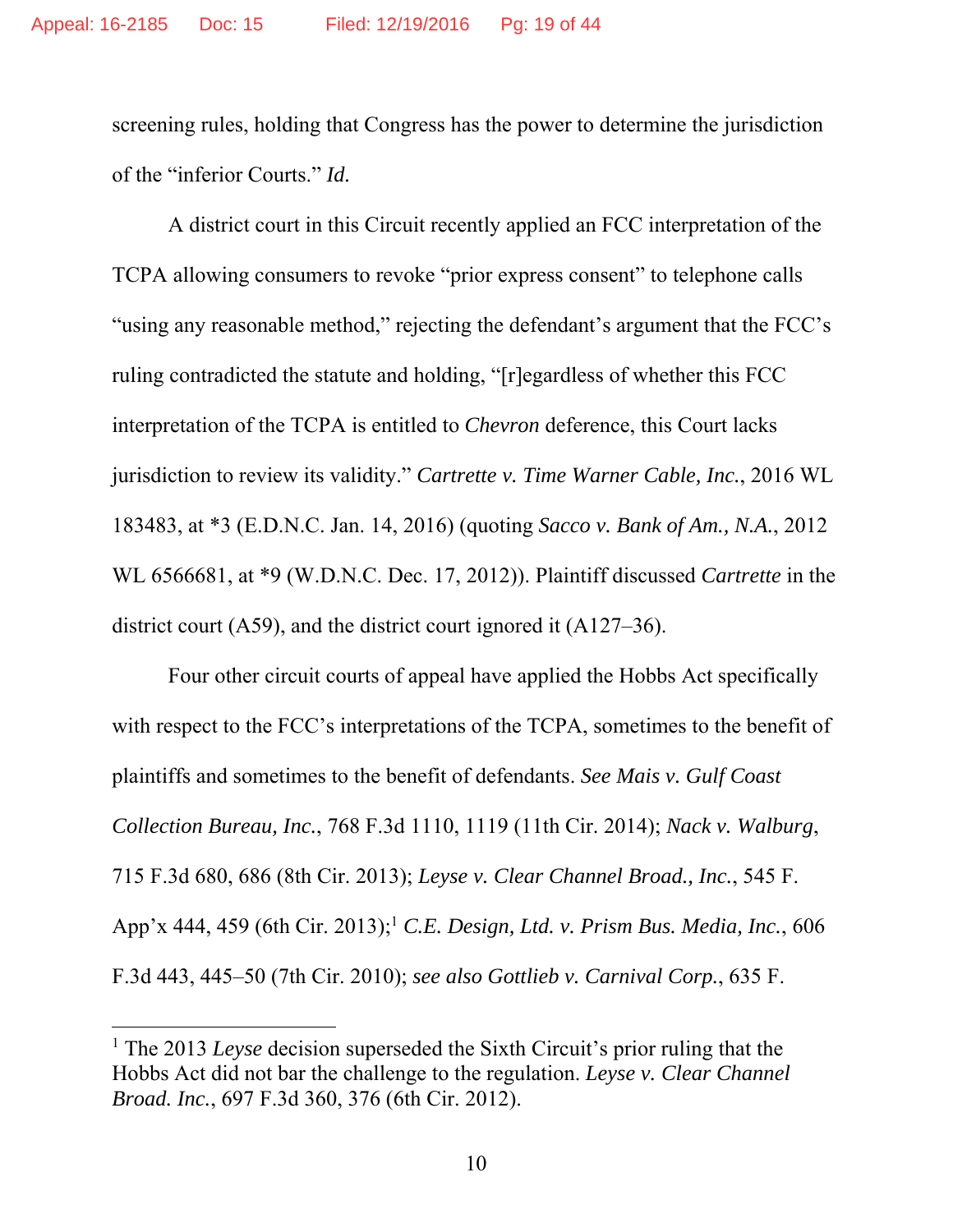Supp. 2d 213, 218–21 (E.D.N.Y. 2009) (holding in TCPA fax case that court lacked "jurisdiction to invalidate the EBR exemption and must apply it as if it were part and parcel of the TCPA"). Plaintiff discussed these cases in opposition to the motion to dismiss (A59–60), and the district court ignored them. (A127–36). These four circuit court decisions merit close examination.

In *Mais*, the district court awarded summary judgment to the plaintiff in a TCPA case involving phone calls, refusing to apply an FCC order stating that the mere "provision of a cell phone number" constitutes "prior express consent," reasoning that the rule was "inconsistent with the statute's plain language because it impermissibly amends the TCPA to provide an exception for 'prior express *or implied* consent.'" *Mais v. Gulf Coast Collection Bureau, Inc.*, 944 F. Supp. 2d 1226, 1239 (S.D. Fla. 2013). The district court held "Congress could have written the statute that way, but it didn't," and so "the FCC's contrary construction is not entitled to deference" under *Chevron*. *Id.* Like the district court in this case, the *Mais* district court insisted it was not violating the Hobbs Act by declining to enforce the FCC's interpretation because "this action's central aim is not to invalidate any [FCC] order," but "[r]ather, the purpose of this lawsuit is to obtain damages for violations of the TCPA, a consumer protection statute." *Id.* at 1237.

The Eleventh Circuit reversed, holding that "[b]y refusing to enforce the FCC's interpretation, the district court exceeded its power" in violation of the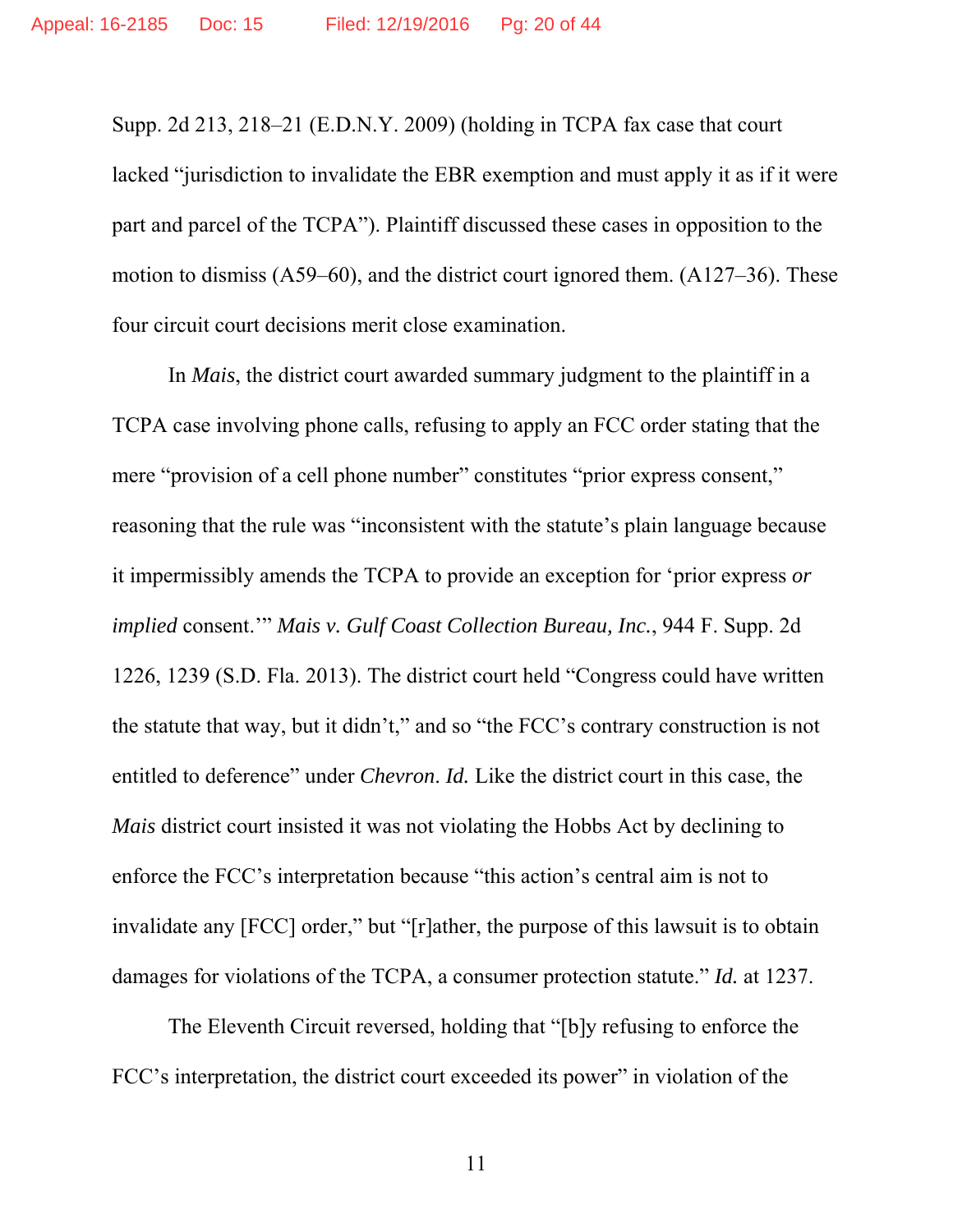Hobbs Act. *Mais*, 768 F.3d at 1119. The Eleventh Circuit held it made "no difference" that the validity of the FCC's interpretation arose "in a dispute between private parties," rather than in a proceeding with the primary purpose of attacking the ruling. *Id.* It held the plaintiff was "free to ask the Commission to reconsider its interpretation of 'prior express consent' and to challenge the FCC's response in the court of appeals," but the district court was bound to enforce the ruling, even if it considered it unworthy of *Chevron* deference. *Id.* at 1119–20.

In *Nack*, the plaintiff sued the defendant for violating an FCC rule, which was issued in the same 2006 Order announcing the free-goods-or-services rule, requiring "opt-out notice" on fax advertisements sent with "prior express invitation or permission." The district court entered summary judgment for the defendant, "interpreting" the FCC rule as not applying to faxes sent with permission, reasoning that "as a whole," the TCPA applies "only to unsolicited faxes," i.e., faxes sent without "prior express invitation or permission." *Nack v. Walburg*, 2011 WL 310249, at \*4–5 (E.D. Mo. Jan. 28, 2011). Like the district court in this case, the district court insisted it was not "enjoining, setting aside, annulling, or suspending" the FCC rule in violation of the Hobbs Act, but merely "interpreting" the rule in a manner "consistent with the TCPA, and with Congress' and the FCC's stated intent to prevent 'unsolicited' facsimile advertisements." *Id.* at \*5–6.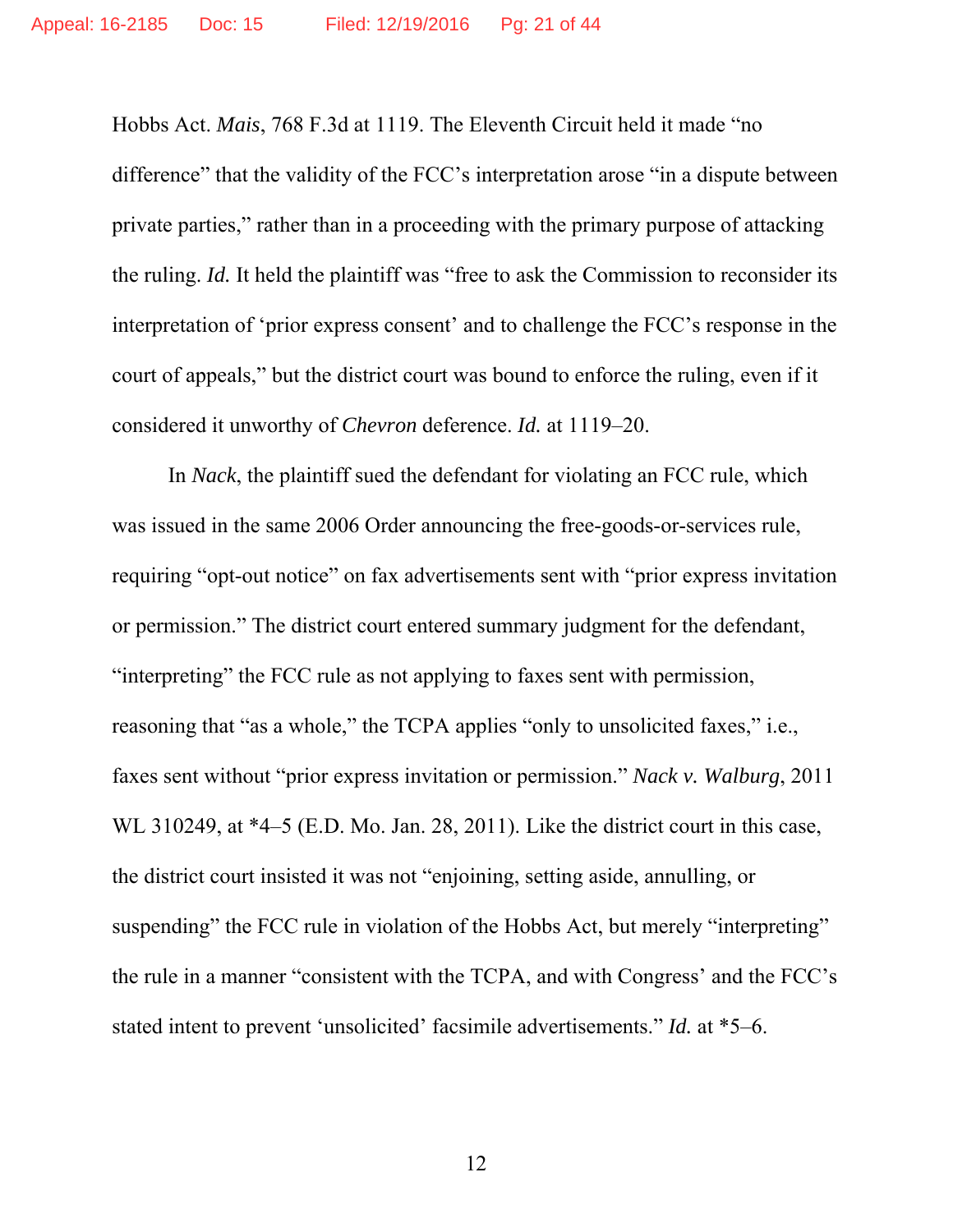On appeal, the Eighth Circuit invited the FCC's views, and the FCC filed an amicus brief arguing that the defendant's challenge was barred by the Hobbs Act and that, to obtain judicial review of the rule, the defendant must petition the FCC and then (if the petition was denied) seek review in the court of appeals. *Nack*, 715 F.3d at 686 n.2. The Eighth Circuit agreed with the FCC and reversed, holding that neither the district court nor the Eighth Circuit (in the current posture) had jurisdiction to "interpret" the regulation away as contrary to the statute and that the defendant must first "challenge the validity" of the regulation before the FCC to obtain judicial review. *Id.* 

After the Eighth Circuit's ruling, the defendant in *Nack* petitioned the FCC, which after notice and comment, issued an order October 30, 2014, granting in part and denying in part. *In re Rules & Regulations Implementing the Telephone Consumer Protection Act of 1991; Junk Fax Prevention Act of 2005*, Order, 29 FCC Rcd. 13998 (Oct. 30, 2014). Multiple parties (both TCPA defendants and plaintiffs, some of whom are represented by undersigned counsel, Anderson + Wanca) filed petitions for review from that order in various circuit courts of appeal under the Hobbs Act, which the Judicial Panel on Multidistrict Litigation subsequently assigned to the D.C. Circuit, and which are currently pending in consolidated appeal No. 14-1234.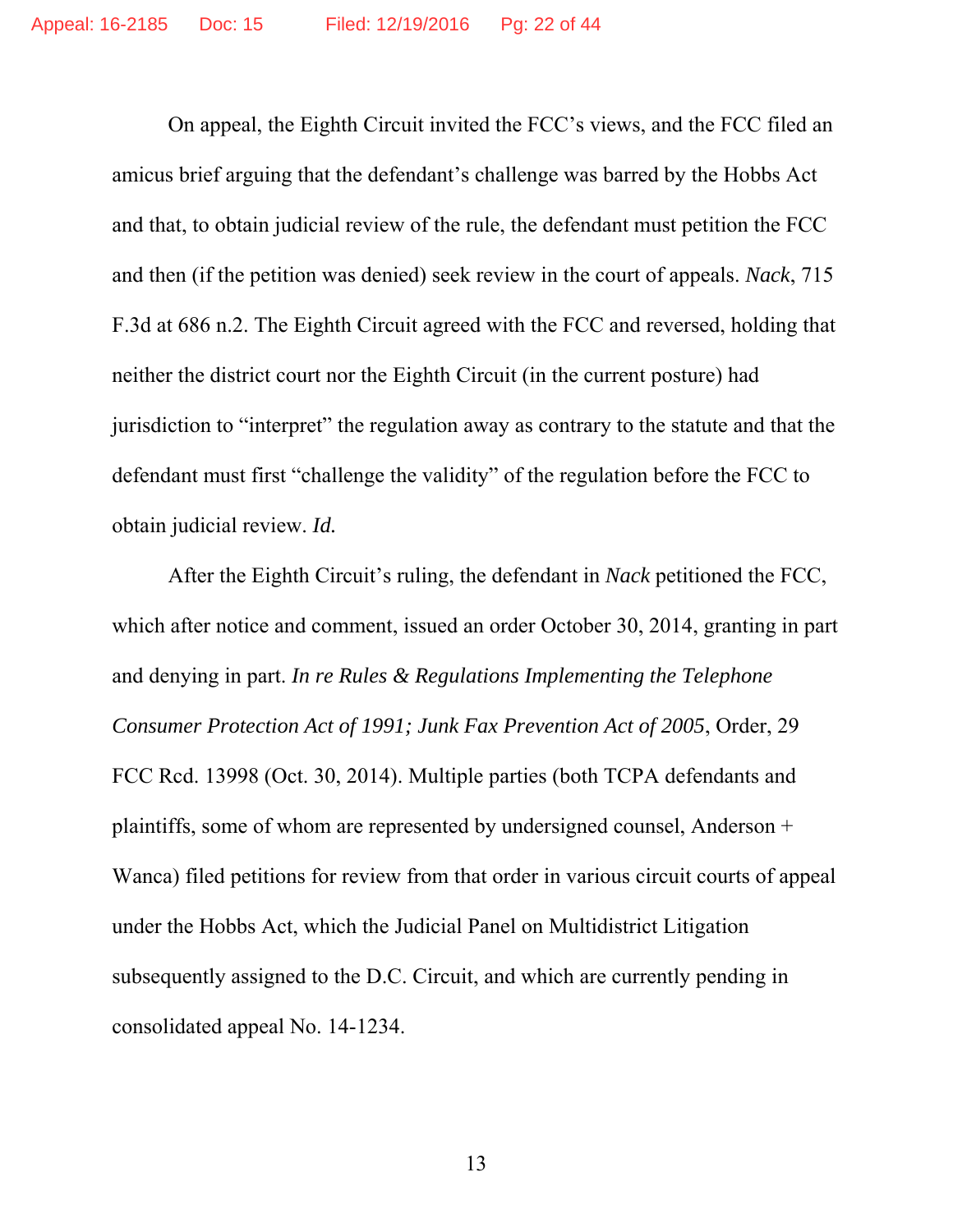In *Leyse*, the district court dismissed a TCPA plaintiff's claim arising out of a telephone call from a local radio station, holding that the FCC issued an order in 2003 exempting such calls from the TCPA's definition of "advertisement," and that the plaintiff's challenge to the validity of that exemption was barred by the Hobbs Act. 545 F. App'x at 459. The Sixth Circuit affirmed, holding that "the Hobbs Act deprives the district court below—and this court on appeal—of jurisdiction over the argument that the exemption was invalid or should be set aside," holding, "the Hobbs Act's jurisdictional limitations are equally applicable" regardless of whether a party challenges the agency order directly or "indirectly" in a private TCPA action. *Id.* (quoting *C.E. Design*, 606 F.3d at 448).

In *C.E. Design*, the district court granted summary judgment for the defendant in a TCPA action involving fax advertisements, enforcing the FCC's interpretation that fax advertisements sent pursuant to an "established business relationship" or "EBR" were not prohibited and that the plaintiff's argument that the FCC had no authority to create the EBR rule was barred by the Hobbs Act. 606 F.3d at 446. The Seventh Circuit affirmed, holding it made "no difference" that the challenge to the EBR rule arose in a private TCPA action instead of an action with the express purpose of attacking the rule, and that when the plaintiff "argued that the district court should ignore—or in other words, *invalidate*—the FCC's EBR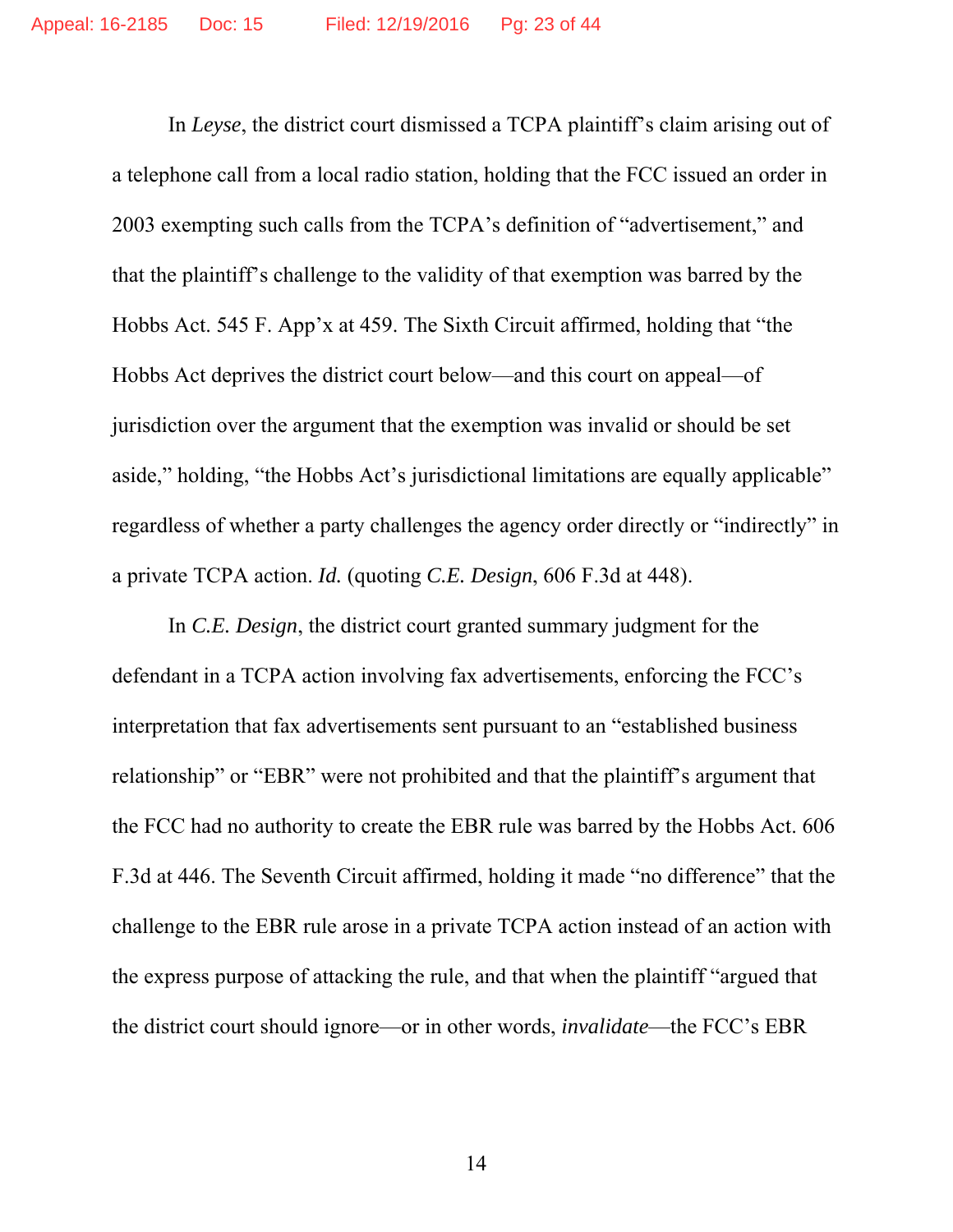exemption for purposes of this suit, the Hobbs Act's jurisdictional bar came into play." *Id.* at 448 (emphasis added).

Thus, the district court's holding in this case directly contradicts four circuit courts of appeal applying the Hobbs Act in TCPA cases. This Court will "often consider whether our decisions fall in line with those of our sister circuits," which it considers "co-equal." *In re Naranjo*, 768 F.3d 332, 349 (4th Cir. 2014); *see also Fennell v. TLB Kent Co.*, 865 F.2d 498, 501 (2d Cir. 1989) (court is "inclined to follow [its] sister circuits" in the absence of "weighty countervailing considerations"); *Keasler v. United States*, 766 F.2d 1227, 1233 (8th Cir. 1985) (circuit court opinions should be accorded "great weight and precedential value" to "maintain uniformity in the law among our circuits"). This Court should follow the Sixth, Seventh, Eighth, and Eleventh Circuits and hold that the FCC's interpretations of the TCPA are binding. The Court should reverse the district court's holding that "[t]he Hobbs Act does not require a federal court to adopt an FCC interpretation of the TCPA." (A133). As every circuit court to address this question has held, that is exactly what the Hobbs Act requires.

Even if this Court is "ambivalent" about *Mais*, *Nack*, *Leyse*, and *C.E. Design*, there are "costs" associated with "holding differently and creating a circuit split," which could "create confusion and inequity" depending on where a suit is pending. *Nat'l Treasury Employees Union v. Fed. Labor Relations Auth.*, 737 F.3d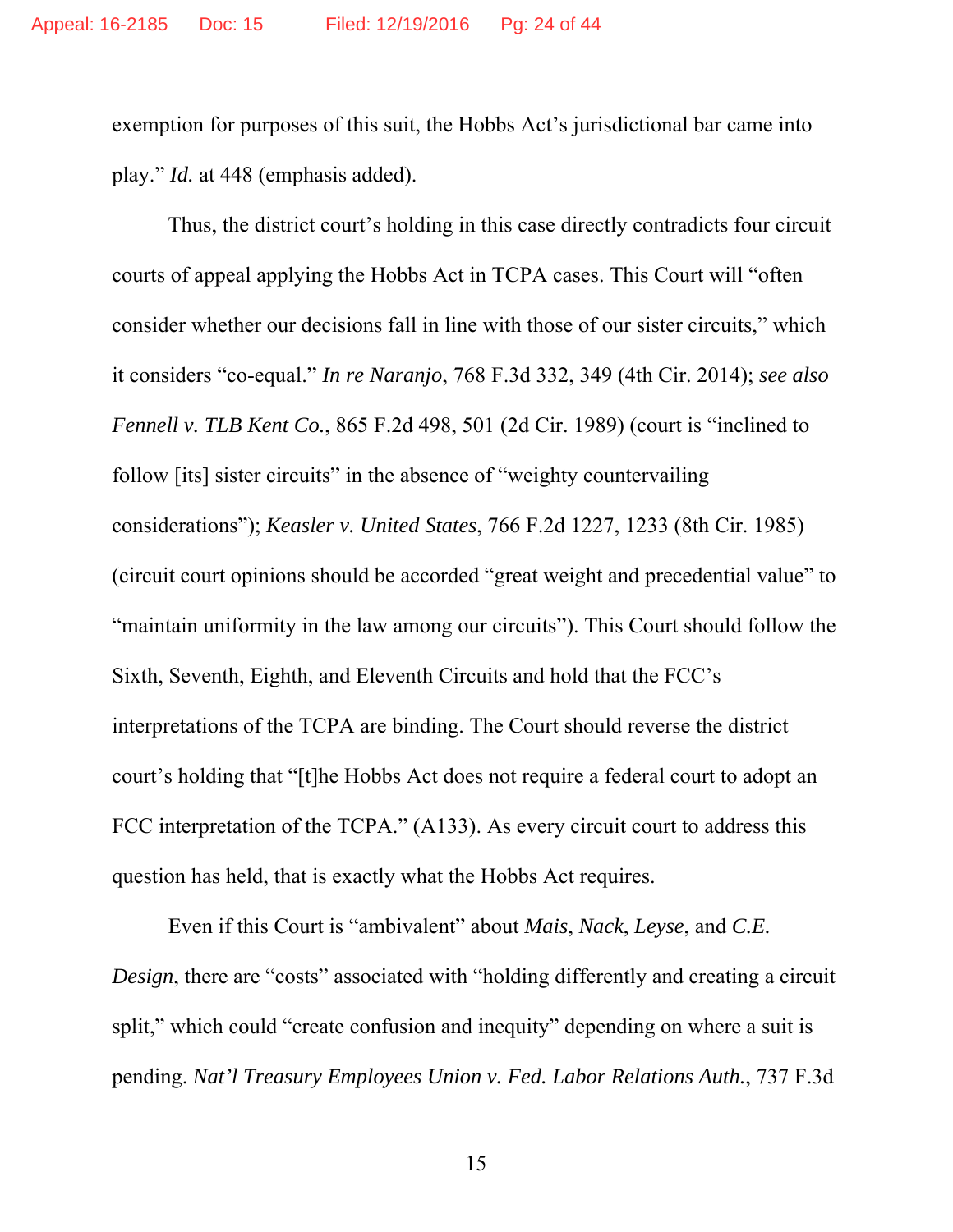273, 280 (4th Cir. 2013). Here, an opinion from this Court affirming the district court's ruling that federal courts are not bound by the FCC's interpretations of the TCPA would virtually guarantee confusing and inequitable situations where TCPA litigants are subject to different rules in different jurisdictions.

TCPA violations nearly always cross state boundaries, involving nationwide (or at least multi-state) telemarketing and fax-advertising campaigns. If this Court were to affirm the district court in this case, it is not difficult to imagine a situation where a district court in South Carolina (Fourth Circuit) strikes down an FCC interpretation as unworthy of *Chevron* deference, while a district court in the neighboring state of Georgia (Eleventh Circuit) enforces the FCC's interpretation under *Mais*. That would create an untenable situation, almost certainly leading to forum-shopping and inconsistent rulings, precisely what the Hobbs Act is designed to avoid. *CE Design*, 606 F.3d at 450 (Hobbs Act allows "uniform, nationwide interpretation of the federal statute by the centralized expert agency created by Congress" to interpret the TCPA).

In sum, the district court erred in holding that "[t]he Hobbs Act does not require a federal court to adopt an FCC interpretation of the TCPA," and that "[t]he Court is not obliged to defer to the FCC's interpretation of an unambiguous statute." (A133). Affirming this ruling would encourage regulated entities in a range of contexts to challenge agency rulings in district courts in this Circuit in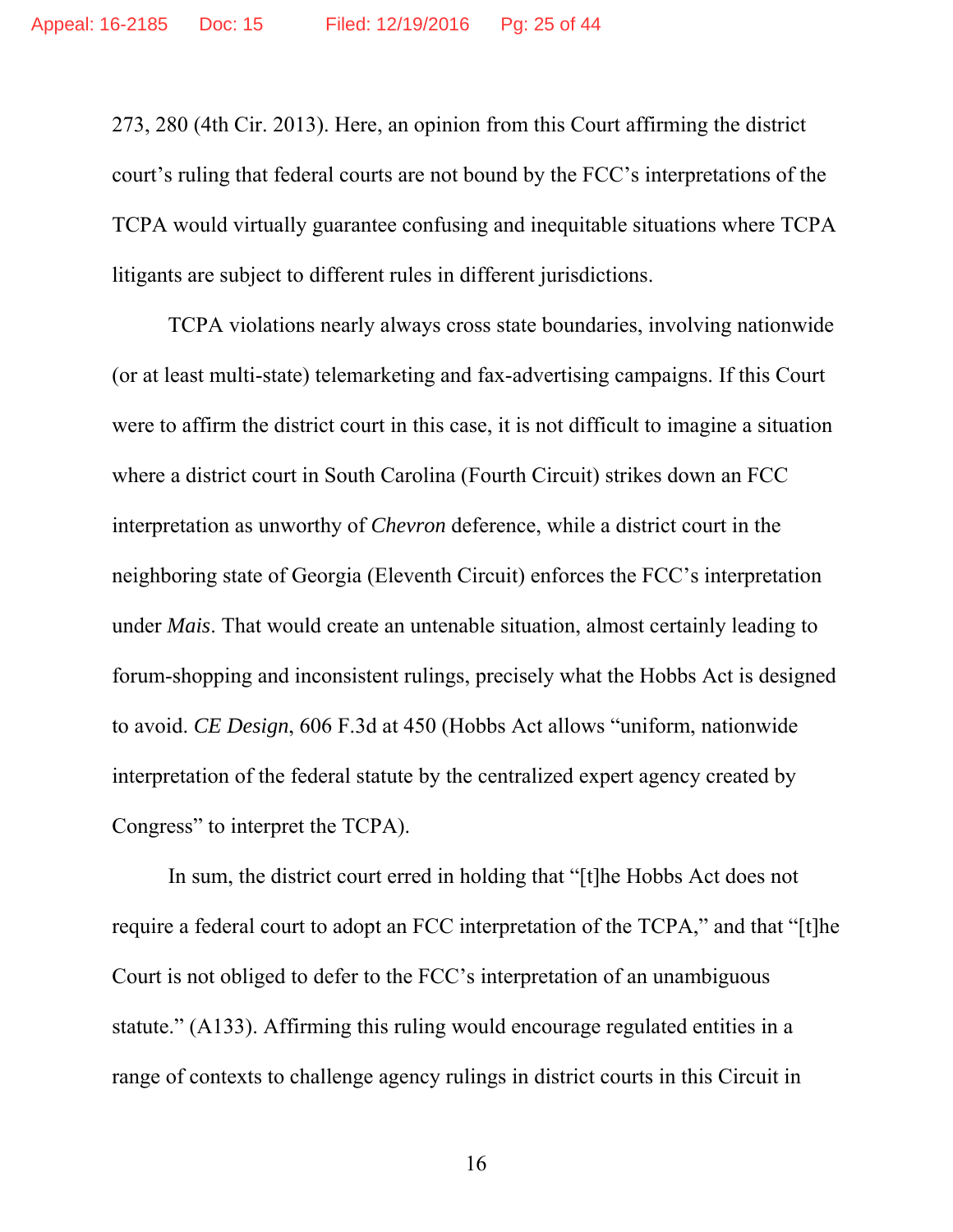violation of the Hobbs Act, and it would create a circuit split with the Sixth,

Seventh, Eighth, and Eleventh Circuits. It should be reversed.

### **III. The district court erred in holding that faxes promoting "free goods or services," such as faxes promoting free publications, are advertisements only if they** *also* **attempt to sell some other good or service.**

The district court held that, "even if the Court were to defer to the FCC's interpretation," a "plain reading" of the 2006 Order demonstrates that a fax promoting free goods or services, such as a free publication, is an advertisement only if it is an "attempt to increase sales" of some other good or service that is *not* free. (A134). The 2006 Order states precisely the opposite.

The 2006 Order unambiguously states that "facsimile messages that promote goods or services even at no cost, such as free magazine subscriptions, catalogs, or free consultations or seminars, are unsolicited advertisements under the TCPA's definition."<sup>2</sup> (2006 Order  $\P$  52). The Order goes on to specifically focus on faxes promoting "free publications," explaining its reasoning as follows:

In many instances, "free" seminars serve as a pretext to advertise commercial products and services. Similarly, "free" publications are often part of an overall marketing campaign to sell property, goods, or services. For instance, while the publication itself may be offered at no cost to the facsimile recipient, the products promoted within the

<sup>&</sup>lt;sup>2</sup> The statute defines "unsolicited advertisement" as "any material advertising the commercial availability or quality of any property, goods, or services which is transmitted to any person without that person's prior express invitation or permission, in writing or otherwise." 47 U.S.C.  $\S 227(a)(5)$ . The FCC regulations define "advertisement" as "any material advertising the commercial availability or quality of any property, goods, or services."  $47$  C.F.R.  $\frac{64.1200(f)(1)}{2}$ .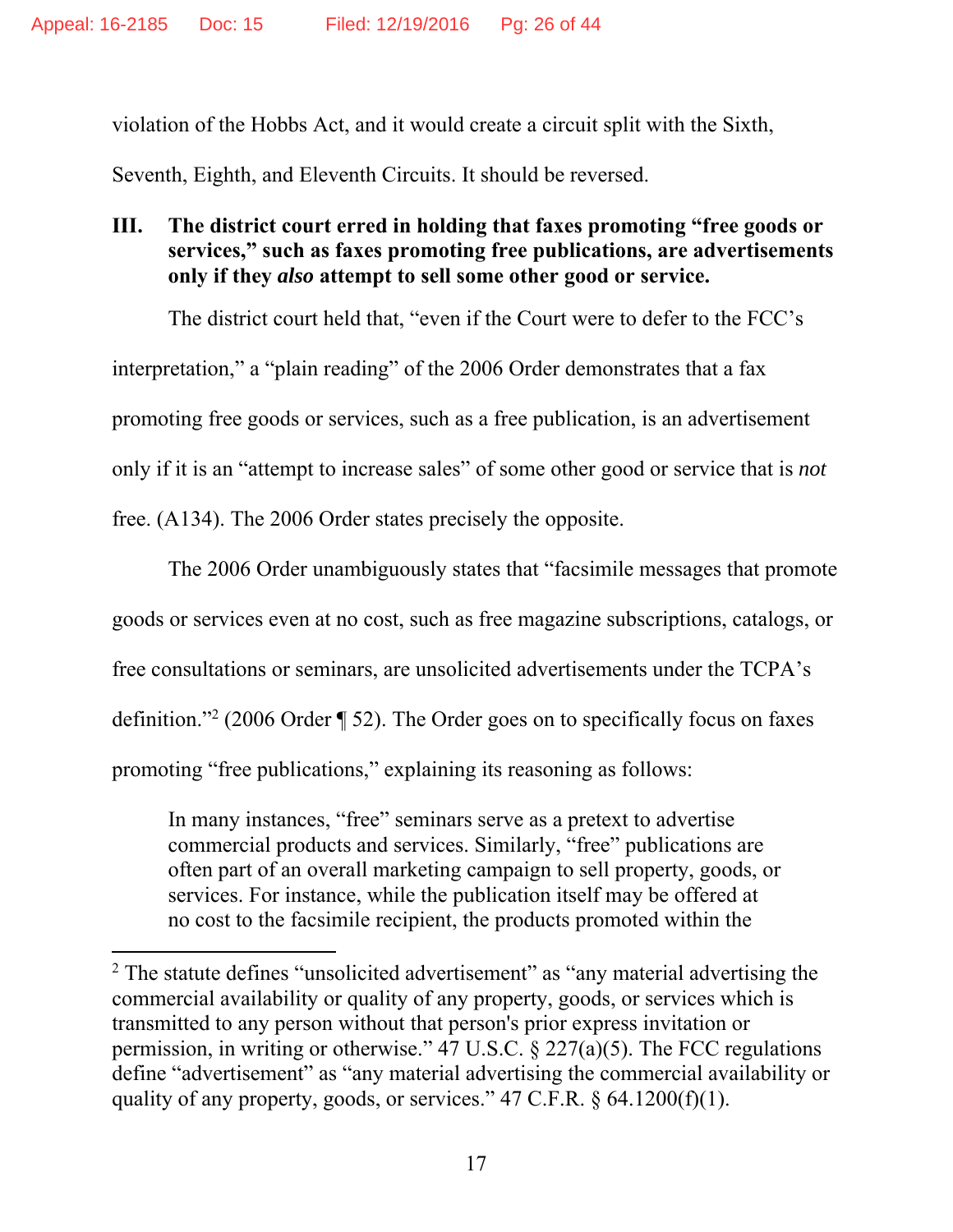publication are often commercially available. Based on this, it is reasonable to presume that such messages describe the "quality of any property, goods, or services." Therefore, facsimile communications regarding such free goods and services, if not purely "transactional," would require the sender to obtain the recipient's permission beforehand, in the absence of an EBR.

(*Id.*) Thus, under the plain language of the 2006 Order, a fax offering a "free publication" is presumed to describe the "quality of any property, goods, or services" and is an "advertisement" under the TCPA's definition. (*Id.*)

In this case, the district court acknowledged that the PDR fax "certainly offers a good to Plaintiff," namely the 2014 e-Book. (A132). The court also recognized that this "good" was offered "at no cost." (*Id.*) Because the fax promotes a "good" "at no cost," it is an advertisement under the free-goods-orservices rule.

That should have been the end of the analysis, but the district court imported a "selling" requirement into the rule—a rule aimed at faxes promoting goods or services "at no cost"—through the word *promote*, quoting the ruling as follows: "facsimile messages that *promote* goods or services, even at no cost, . . . are unsolicited advertisements under the TCPA's definition." (A133–34 (ellipsis in original)). The district court reasoned that the word *promote* has "an explicit commercial nature," and so in the district court's estimation, the FCC's ruling means that "faxes that offer free goods or services must aim, through those goods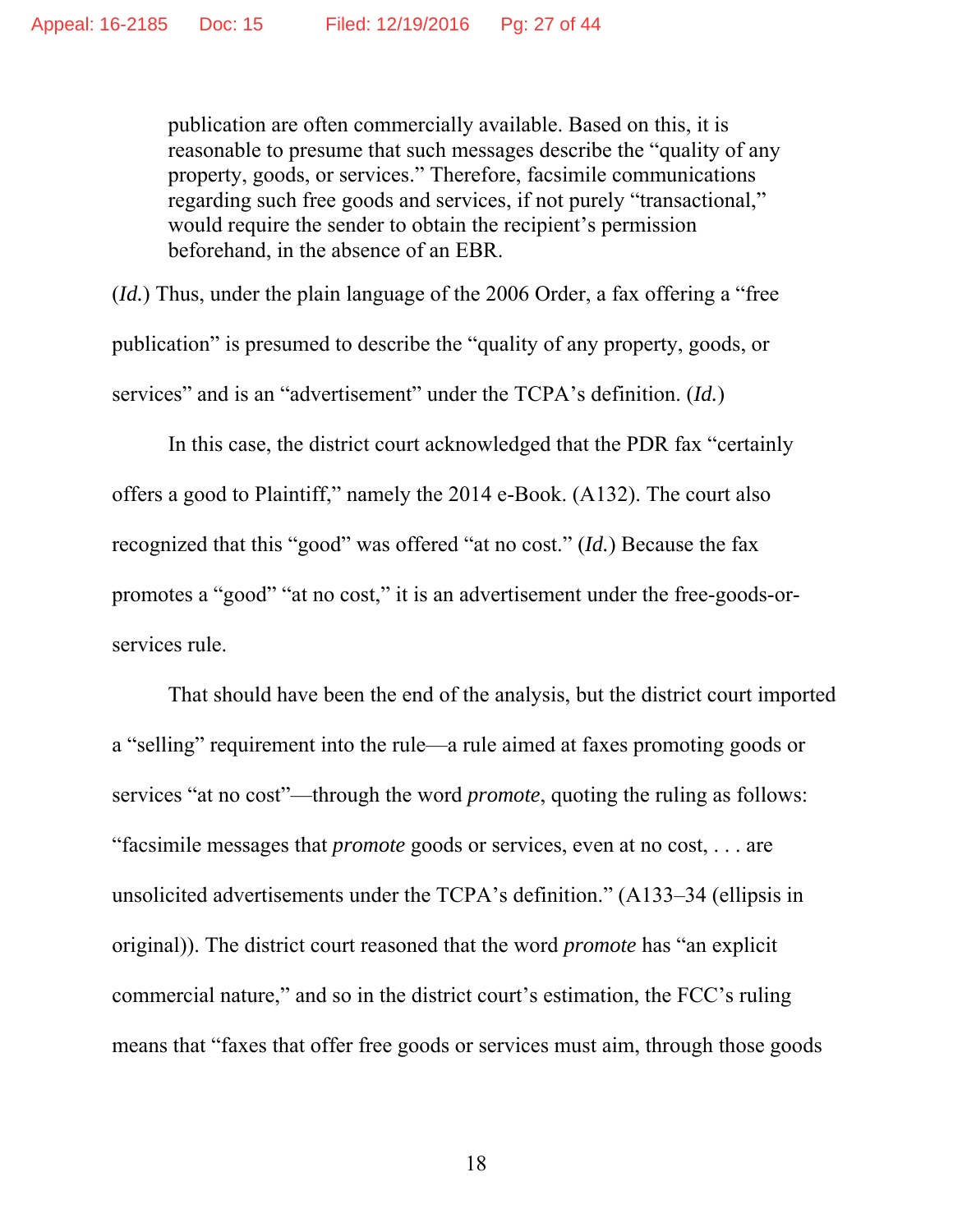and services, to garner a buyer's acceptance or attempt to increase sales" of some *other* goods or services that are *not* free. (A134).

The district court reached this erroneous conclusion because it omitted the words "such as" from the FCC ruling, which states in full that faxes "that promote goods or services even at no cost, *such as* free magazine subscriptions, catalogs, or free consultations or seminars, are unsolicited advertisements under the TCPA's definition." (2006 Order ¶ 52 (emphasis added)). The "such as" makes unmistakably clear that the thing being "promoted" in the fax is the "free good or service"—such as a free publication, seminar, consultation, etc.—not some other good or service that is not free. If *promote* necessarily means "offer for sale," as the district court held, then the FCC's rule would mean that a fax is an advertisement only if it promotes "goods or services even at no cost [for sale]," and the idea of promoting something for sale "at no cost" is inherently contradictory.

The district court's ruling appears to have been motivated at least in part by its assumption that applying the plain language of the free-goods-or-services rule would create "a blanket ban on any fax that offers a free good or service" and mean that "any fax that offers a free good or service is barred by the statute . . . ." (A135). That is not the case at all.

As Plaintiff explained in its opposition to the motion to dismiss (A61), and at the hearing on the motion (A120), the mere status of a fax as an "advertisement"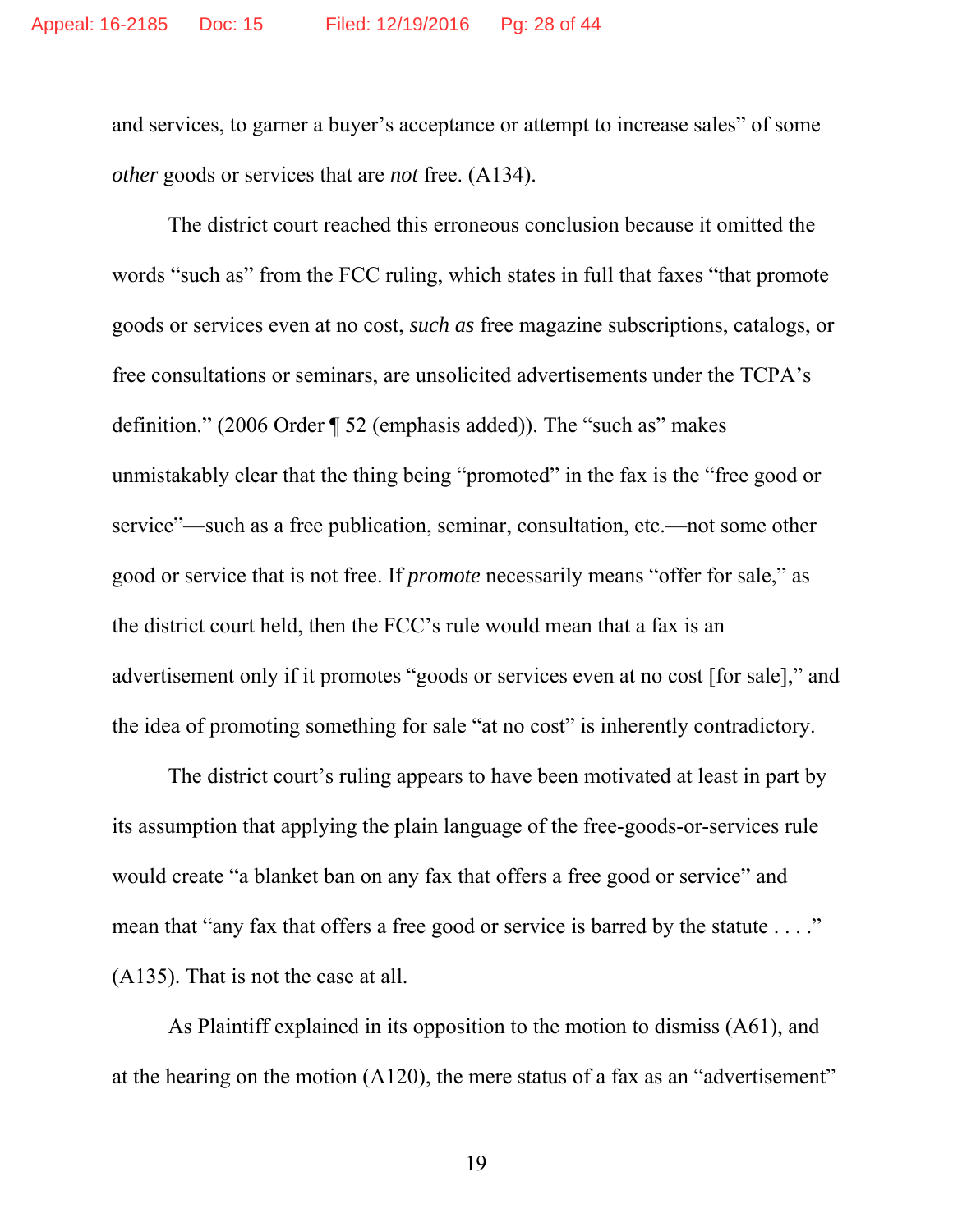does not necessarily mean that it violates the TCPA. It simply means that the sender must abide by the FCC's rules governing fax advertisements, which require (1) an opt-out notice informing the recipient how to stop future faxes and (2) either "prior express invitation or permission" from the recipient or an EBR between sender and recipient. 47 C.F.R.  $\frac{64.1200(a)(4)(ii)-(iv)}{BRR}$  is a low hurdle, and is created through nearly any "voluntary two-way communication" under 47 C.F.R.  $\S$  64.1200(f)(6). These are "simple rules" that any advertiser should easily be able to follow. *Chapman v. First Index, Inc.*, 796 F.3d 783, 784 (7th Cir. 2015). With a minimal investment in TCPA compliance, a sophisticated entity like PDR Network should have no problem lawfully promoting the free eBook by fax.

The district court held that "the evil to be combatted" in the free-goods-orservices rule is not present in this particular case because the rule is aimed at faxes that "are a pretext for a commercial transaction that will inevitably follow from the fax." (A135). It is true that the FCC's *motivation* for the rule was that faxes promoting free goods or services are "often" or "in many instances" a pretext or part of an "overall marketing campaign," but the rule does not require a plaintiff to prove that a fax promoting free goods or services is in fact a "pretext" or part of an overall marketing campaign.

Rather, the rule states that *because* "such messages"—i.e., faxes promoting free goods or services—are "in many instances" or "often" a pretext or part of an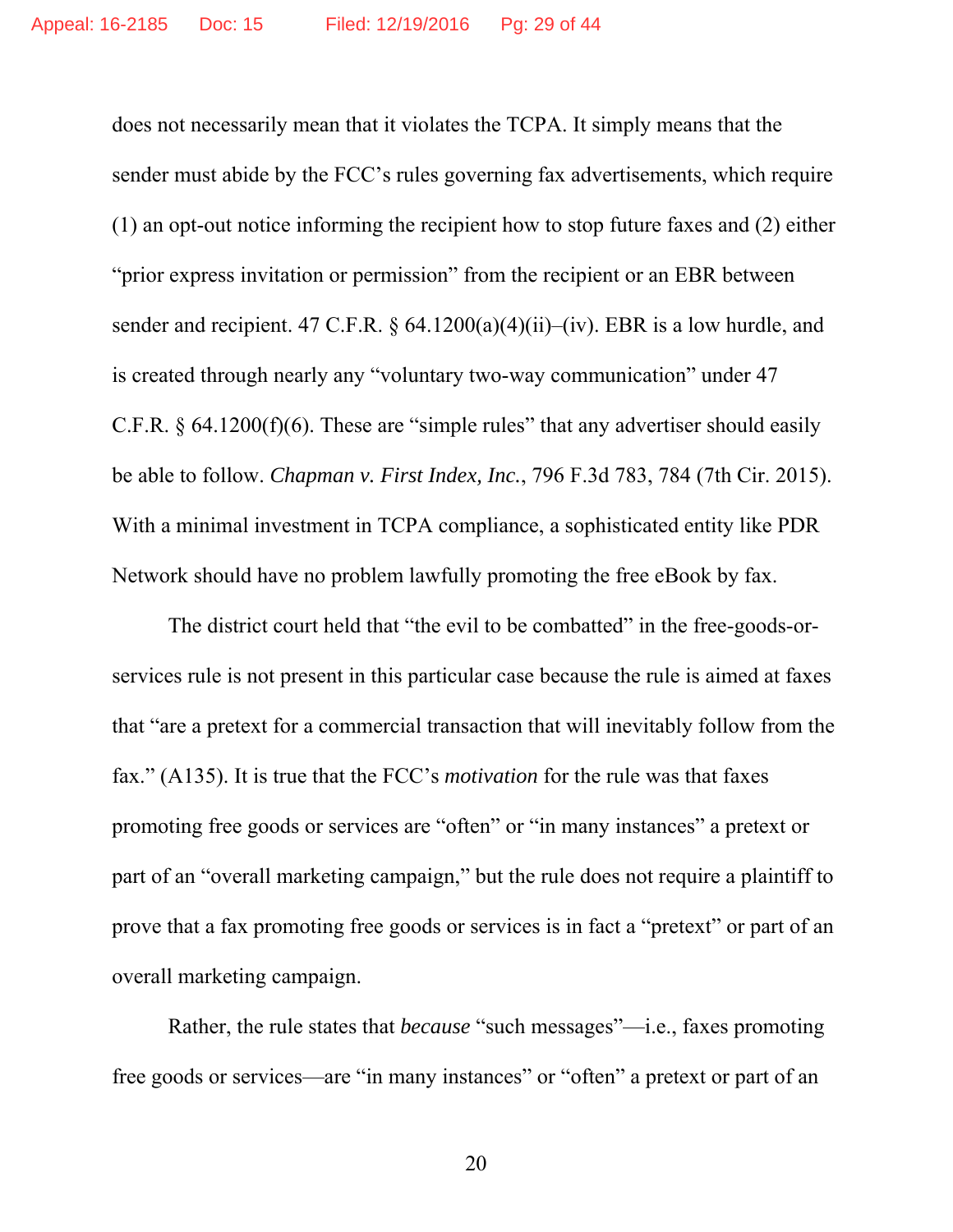overall marketing campaign, the FCC "presume[s]" that they are advertisements. (2006 Order ¶ 52). If the FCC required a pretext to establish that the fax is an advertisement, it would have had no reason to *presume* anything. The FCC's presumption makes sense only in the context of explaining a *per se* rule covering all faxes that promote free goods or services because the FCC determined such messages are often abused.

Although the free-goods-or-services rule is not subject to review in this proceeding, it was reasonable for the FCC to impose a bright-line rule, given its finding that faxes promoting free goods and services are "often" and "in many instances" abused. Administrative agencies can, and often do, enact prophylactic rules that are stricter than the underlying statute in order to accomplish the statute's purposes. *See, e.g.*, *Mourning v. Family Publ'n Serv., Inc.*, 411 U.S. 356, 369 (1973) (upholding regulation as prophylactic measure, enacted under Truth in Lending Act, requiring lenders to make disclosures not mandated by the act itself); *United States v. O'Hagan*, 521 U.S. 642 (1997) (upholding SEC regulation prohibiting activity not explicitly prohibited by underlying statute); *Weinberger v. Salfi*, 422 U.S. 749, 774 (1975) (discussing *Mourning*).

In *Friedman v. Heckler*, 765 F.2d 383, 387 (2d Cir. 1985), for example, the plaintiffs argued that the "threat of provider overreaching" that motivated the Department of Health and Human Services to issue rules defining "related entities"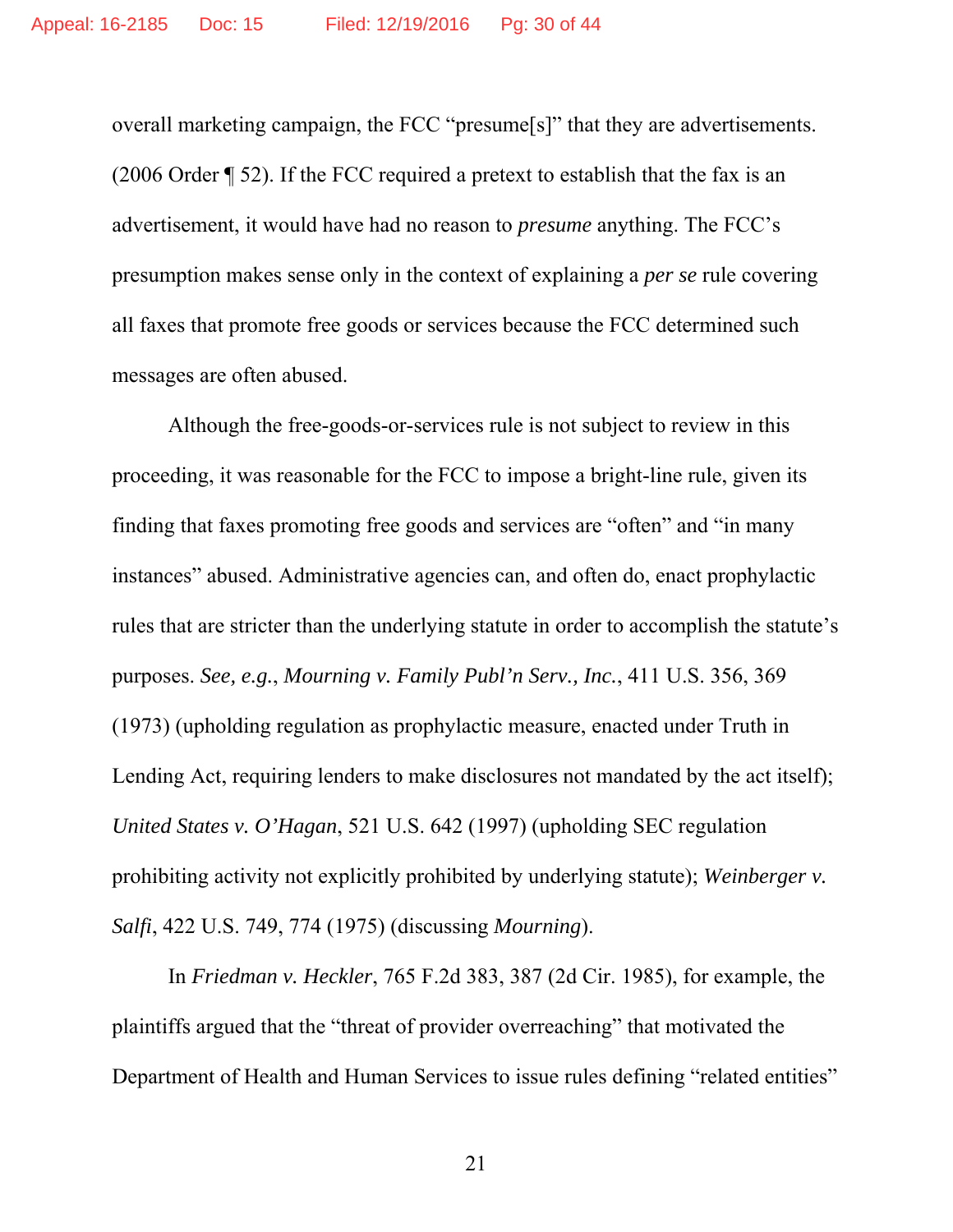for purposes of Medicare reimbursements was not present in their case because they "operate[d] at arm's length." The Second Circuit rejected that argument, holding that entities that qualify as "related" under the regulation are "reasonably presumed" to be "dealing at less than arm's-length" and that "[p]rophylactic rules . . . cannot, and need not, operate with mathematical precision." *Id.* at 388. The Second Circuit held that although prophylactic rules "may occasionally lead to unfair results," the "mere fact that a regulation operates overbroadly does not render it invalid" and "neither the possibility of unfairness in a particular case nor the availability of alternatives to the adopted regulation renders the Secretary's choice invalid." *Id.* 

The FCC's free-seminar rule is no different from the "related entities" rule in *Friedman*. The FCC is the expert agency on these matters and has been interpreting and enforcing the TCPA for 25 years. In its role, it made a finding that faxes promoting "free publications" are often a pretext or part of an overall marketing campaign, and so it reasonably imposed a broad prophylactic rule that such faxes are "presume[d]" to be advertisements. While that rule "may occasionally lead to unfair results," as in *Freidman*, that does not render the rule invalid. If Defendants find the simple rules governing fax advertisements (such as including a compliant opt-out notice) too burdensome, they should not be using fax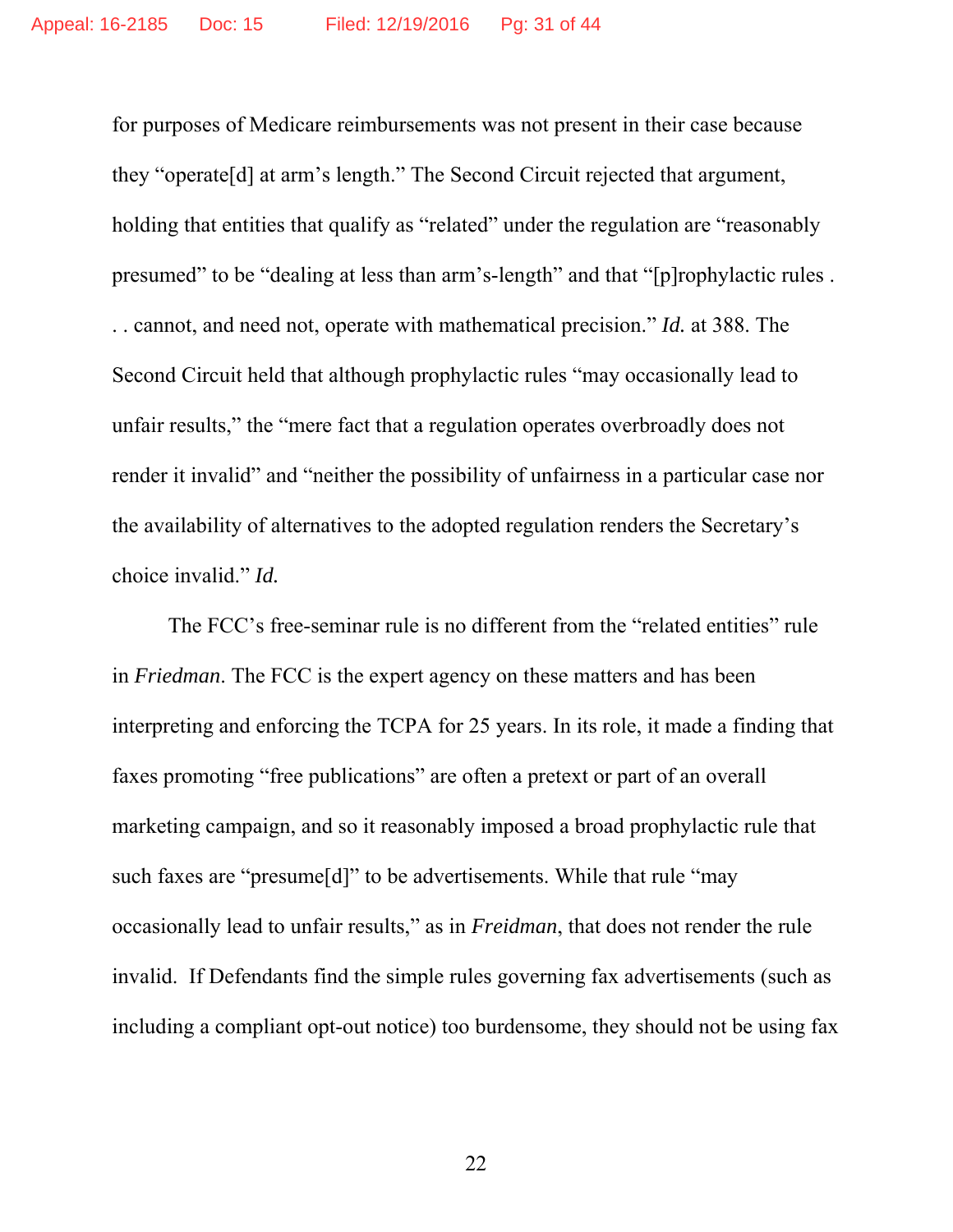machines to promote their e-Books, and should stick to less highly regulated means of communication, such as direct mail, email, or internet.

In sum, this Court should reverse the district court's holding that the freegoods-or-services rule in the 2006 Order means a fax promoting a "free publication" is an advertisement only if it *also* tries to sell something else that is not free. That is the opposite of what the ruling says, and the district court's ruling to the contrary was erroneous.

### **IV. At best, the FCC's free-publication rule is ambiguous, and so the district court erred in interpreting it in favor of fax advertisers, rather than the persons the TCPA was designed to protect.**

Plaintiff argued before the district court that, *at best*, Defendants raised an ambiguity over whether the free-goods-or-services rule is a *per se* rule. (A67–68). Plaintiff maintains that the rule unambiguously states that free-publication faxes are advertisements, but even if the rule is ambiguous, the district court must be reversed because this Court recognizes "the canon of statutory interpretation that remedial statutes are to be construed liberally." *Russell v. Absolute Collection Servs., Inc.*, 763 F.3d 385, 393 (4th Cir. 2014).

In *Russell*, the Court applied the remedial-statute canon in favor of the plaintiff in an action under the Fair Debt Collection Practices Act, interpreting the statute broadly in favor of the plaintiff because the statute "facilitates private enforcement by allowing aggrieved consumers to bring suit" and because the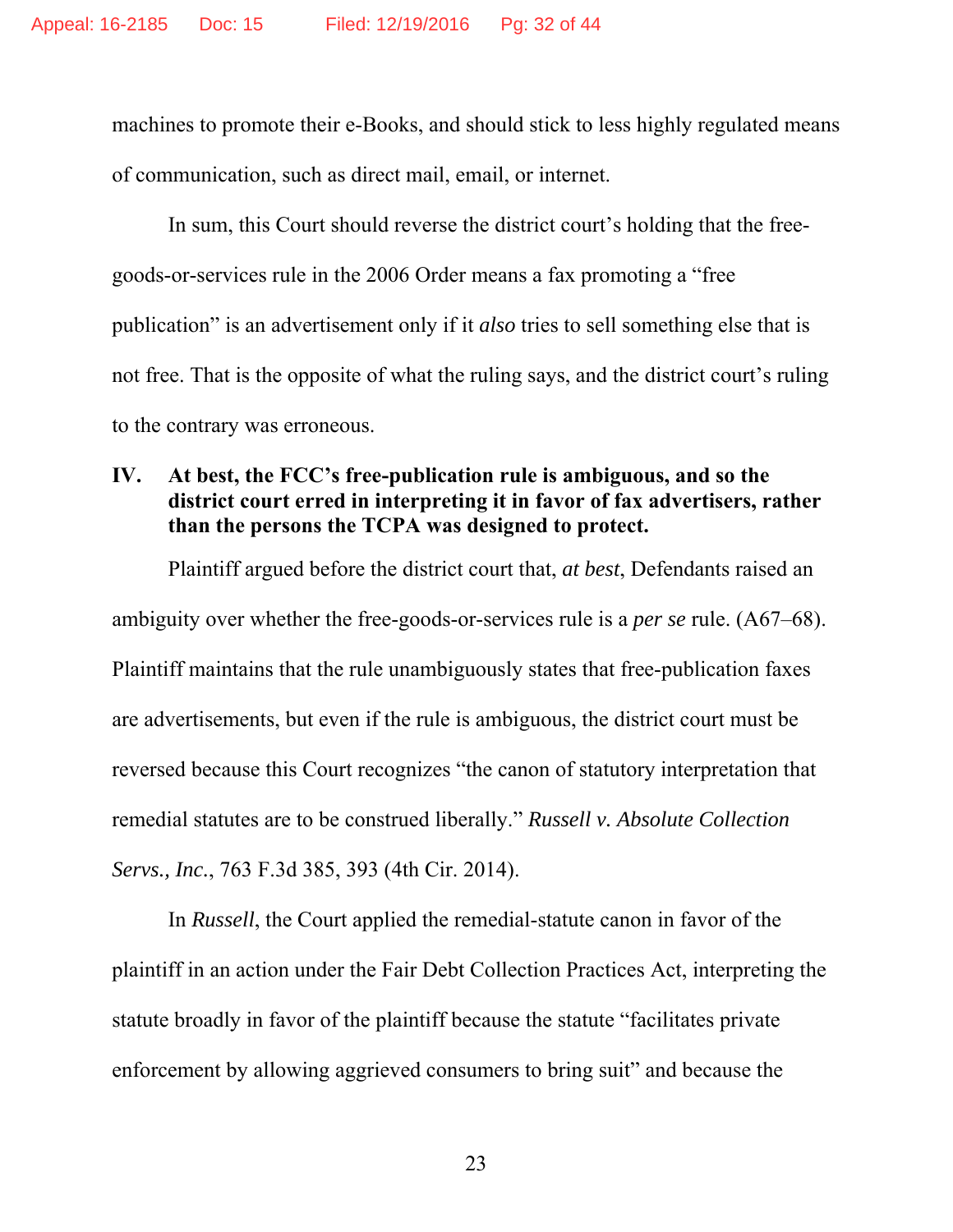statutory damages provision showed that "Congress plainly intended to regulate unscrupulous conduct by encouraging consumers who were the target of unlawful collection efforts to bring civil actions." *Id.*; *see also Roy v. Cty. Of Lexington, S.C.*, 141 F.3d 533, 540 (4th Cir. 1998) (holding "[e]xemptions from or exceptions to" the Fair Labor Standards Act "are to be *narrowly construed*" against defendants).

This Court has not considered whether the TCPA is a "remedial statute," but the Supreme Court held in *Mims v. Arrow Fin. Servs., LLC*, 132 S. Ct. 740, 745 (2012), that the TCPA was passed to protect consumers from "unrestricted telemarking," including fax advertising. The Third Circuit squarely held in *Gager v. Dell Fin. Servs., LLC*, 727 F.3d 265, 271 (3d Cir. 2013), that the TCPA "is a remedial statute that was passed to protect consumers" and broadly construed it to allow consumers to revoke prior express consent to telephone calls, where the statute and regulations were silent. The FCC agrees. *See In re Rules & Regulations Implementing the Tel. Consumer Protection Act of 1991*, 30 FCC Rcd. 7961, 7993 ¶ 56 (rel. July 10, 2015) (agreeing with *Gager* that "in light of the TCPA's purpose, any silence in the statute as to the right of revocation should be construed in favor of consumers").

A district court in this Circuit held in *Mey v. Monitronics Int'l, Inc.*, 959 F. Supp. 2d 927, 930 (N.D.W.Va. 2013), that "[t]he TCPA is a remedial statute and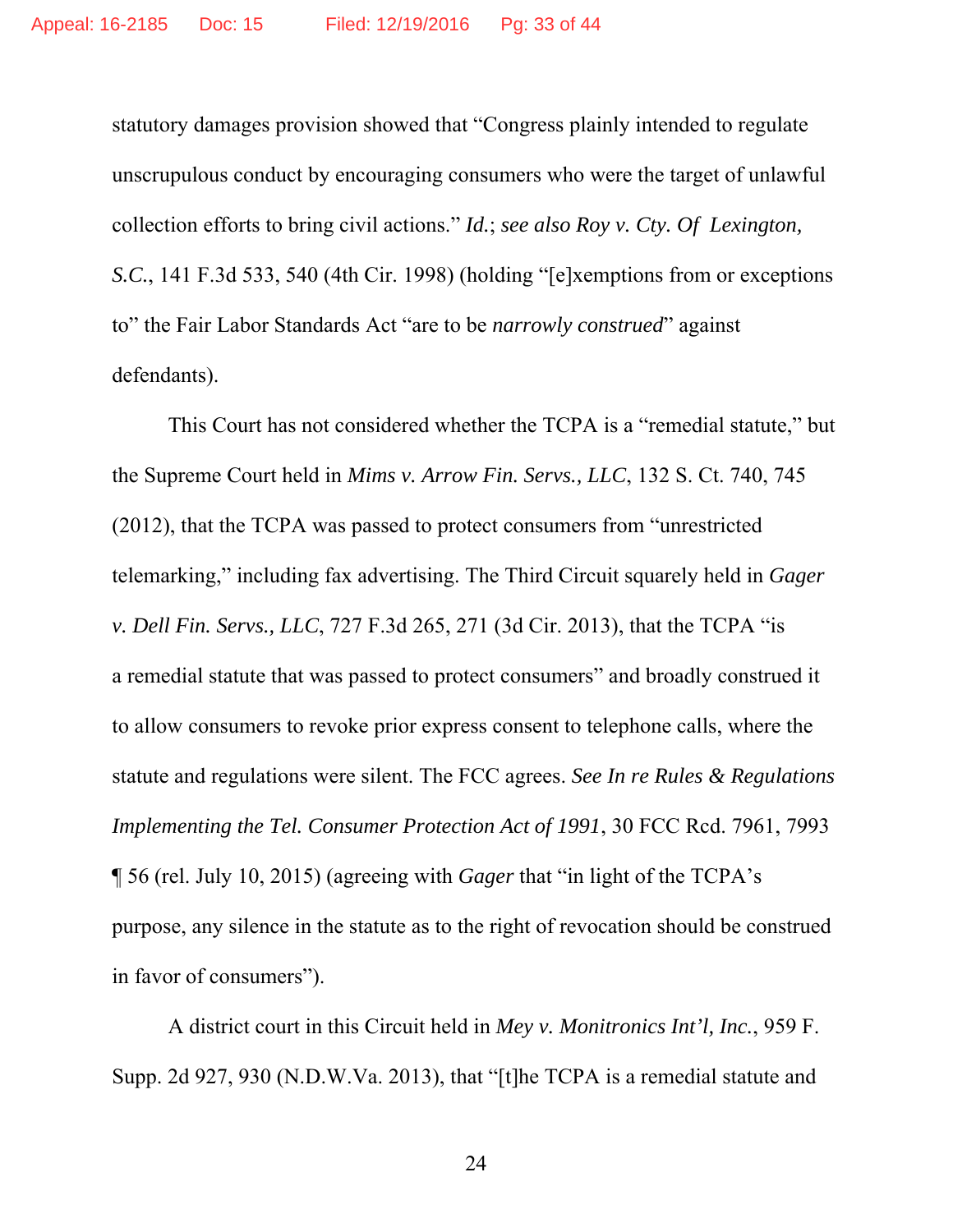thus entitled to a broad construction" in a TCPA action involving voice telephone calls. The court broadly construed the statutory term "on behalf of" in light of the FCC's 2013 ruling that "'on behalf of' liability does not require a formal agency relationship" between a "seller" and telemarketer in a TCPA phone-call case, and denied the defendant's motion for summary judgment. *Id.* at 932.

Thus, in this case, the Court should construe the term "advertisement" and the FCC's interpretation of that term broadly in favor of fax recipients and against fax senders, like Defendants. The broadest, most pro-plaintiff interpretation of the FCC ruling (assuming it is ambiguous) is that faxes promoting free publications are advertisements *per se*. Plaintiff argues that is what the plain language says, but no one could argue this is not a *reasonable* reading of the ruling that "facsimile messages that promote goods or services even at no cost," such as faxes promoting "free publications," are advertisements. (2006 Order ¶ 52). The broad interpretation requires reversal in this case for the reasons above.

The second-broadest interpretation (again assuming the rule is ambiguous) is that a fax promoting a free publication is "presume[d]" to be a "pretext" or part of an "overall marketing campaign" unless and until the defendant comes forward with evidence to rebut that presumption. That interpretation would require reversal here because this case was decided on a motion to dismiss for failure to state a claim, and a defendant cannot rebut a presumption on the pleadings. *See, e.g.*, *SCF*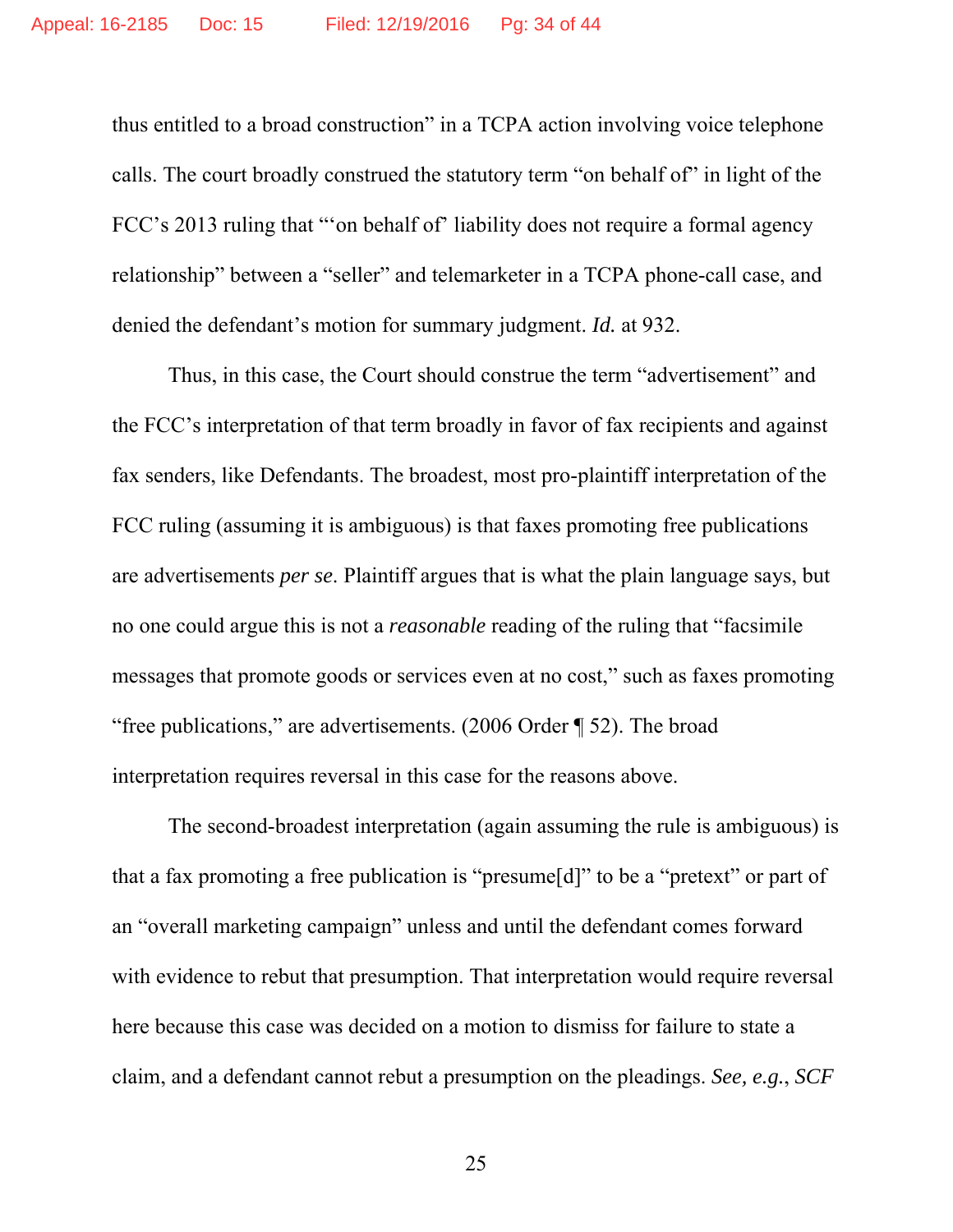*Arizona v. Wachovia Bank, N.A.*, 2010 WL 5422505, at \*9 (S.D.N.Y. Dec. 14, 2010) ("Although Wachovia may rebut the presumption against a release of tort liability with evidence later, this Court cannot conclude that the release is effective on a motion to dismiss."). Rather, Defendants would be required to produce evidence to rebut the presumption, and Plaintiff would be entitled to discovery to test that evidence.

In its opposition to the motion to dismiss, Plaintiff cited numerous freeseminar cases denying motions to dismiss based on the free-goods-or-services rule. (A64–65 (citing *Physicians Healthsource, Inc. v. Alma Lasers, Inc*., 2012 WL 4120506, at \*2 (N.D. Ill. Sept. 18, 2012) (denying motion to dismiss, holding "faxes promoting a free seminar may constitute an 'unsolicited advertisement' since free seminars are often a pretext to market products or services"); *Addison Automatics, Inc. v. RTC Group, Inc*., 2013 WL 3771423, at \*2 (N.D. Ill. July 16, 2103) (denying motion to dismiss because "free seminars are often a pretext to market products or services"); *St. Louis Heart Ctr., Inc. v. Forest Pharms., Inc.*, 2013 WL 1076540, at \*4 (E.D. Mo. Mar. 13, 2013) (denying motion to dismiss on free-seminar fax); *N. Suburban Chiropractors Clinic v. Merck & Co*., 2013 WL 5170754, at \*3 (N.D. Ill. Sept. 13, 2013) (same)). Plaintiff also cited *Physicians Healthsource, Inc. v. Stryker Sales*, 2014 WL 7109630, at \*8 (W.D. Mich. Dec. 12, 2014), where the district court denied summary judgment on a free-seminar fax in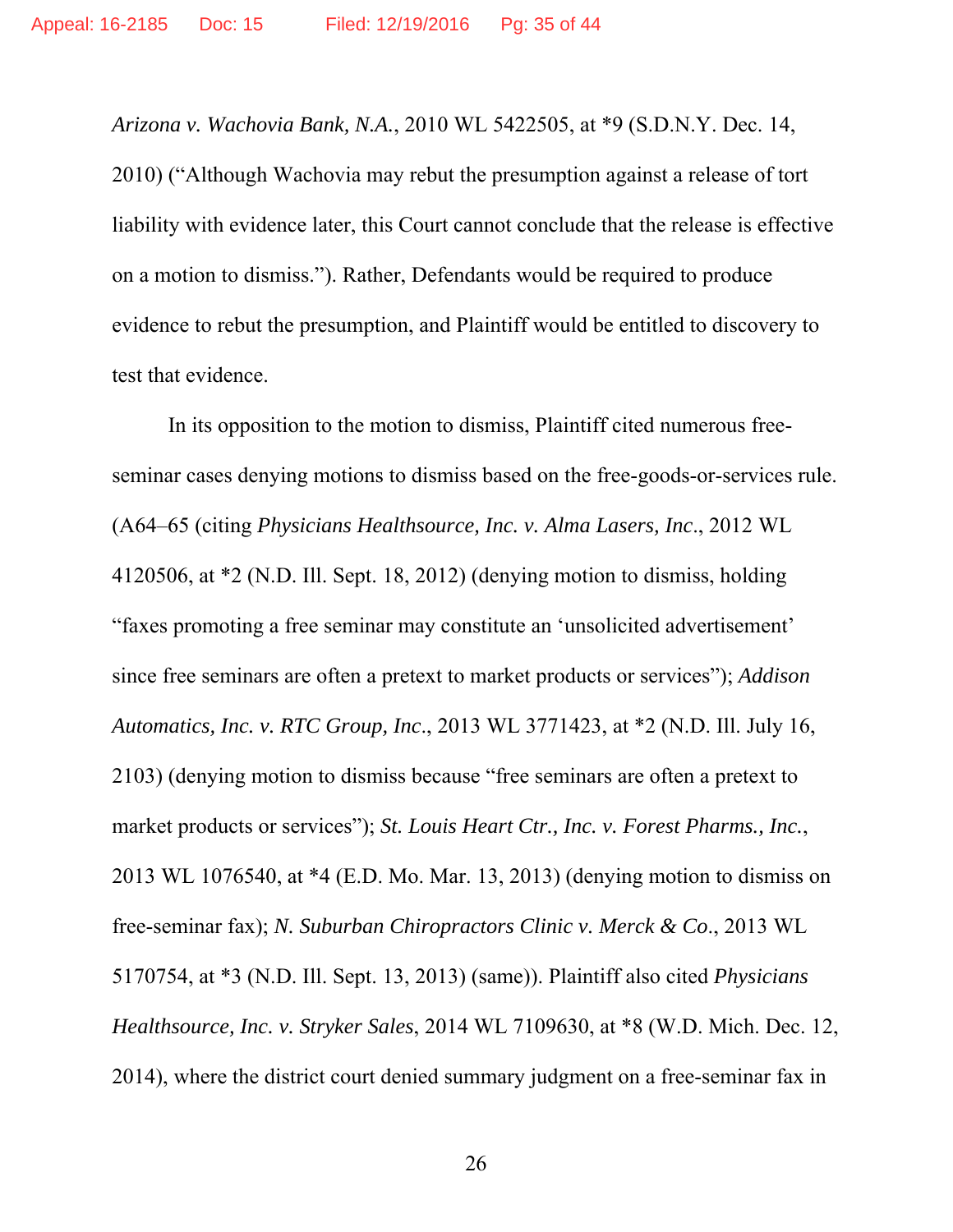light of the FCC's reasoning that such faxes "are usually part of an overall marketing campaign, a fact not necessarily evident from the four corners of the fax." The district court ignored all of Plaintiff's cases. (A127–36).

 Instead, the district court relied on five easily distinguishable decisions. (A131). In *N.B. Indus. v. Wells Fargo & Co*., 2010 WL 4939970, at \*11 (N.D. Cal. Nov. 30, 2010), the fax did not offer any free goods or services, and was merely an application for an award. The case does not implicate the free-goods-or-services rule and is irrelevant. *Id.* 

In *Physicians Healthsource, Inc. v. Boehringer Ingelheim Pharm., Inc.*, 2015 WL 144728, at \*3 (D. Conn. Jan. 12, 2015), the district court held that the 2006 Order "could be read to categorize all faxes promoting free seminars as unsolicited advertisements," but decided to instead "require plaintiffs to show that the fax has a commercial pretext," interpreting the ruling in favor of the fax sender, like the district court in this case. That decision is on appeal to the Second Circuit, Appeal No. 15-288, is fully briefed, and was argued September 29, 2015. Plaintiff maintains that the district court's decision is erroneous and will likely be reversed.

Both *Phillips Randolph Enter., LLC v. Adler-Weiner Research Chicago, Inc*., 526 F. Supp. 2d 851, 853 (N.D. Ill. 2007), and *Amerigard, Inc. v. Univ. of Kan. Med. Ctr. Research Inst*., 2006 WL 1766812, at \*1–\*2 (W.D. Mo. June 23,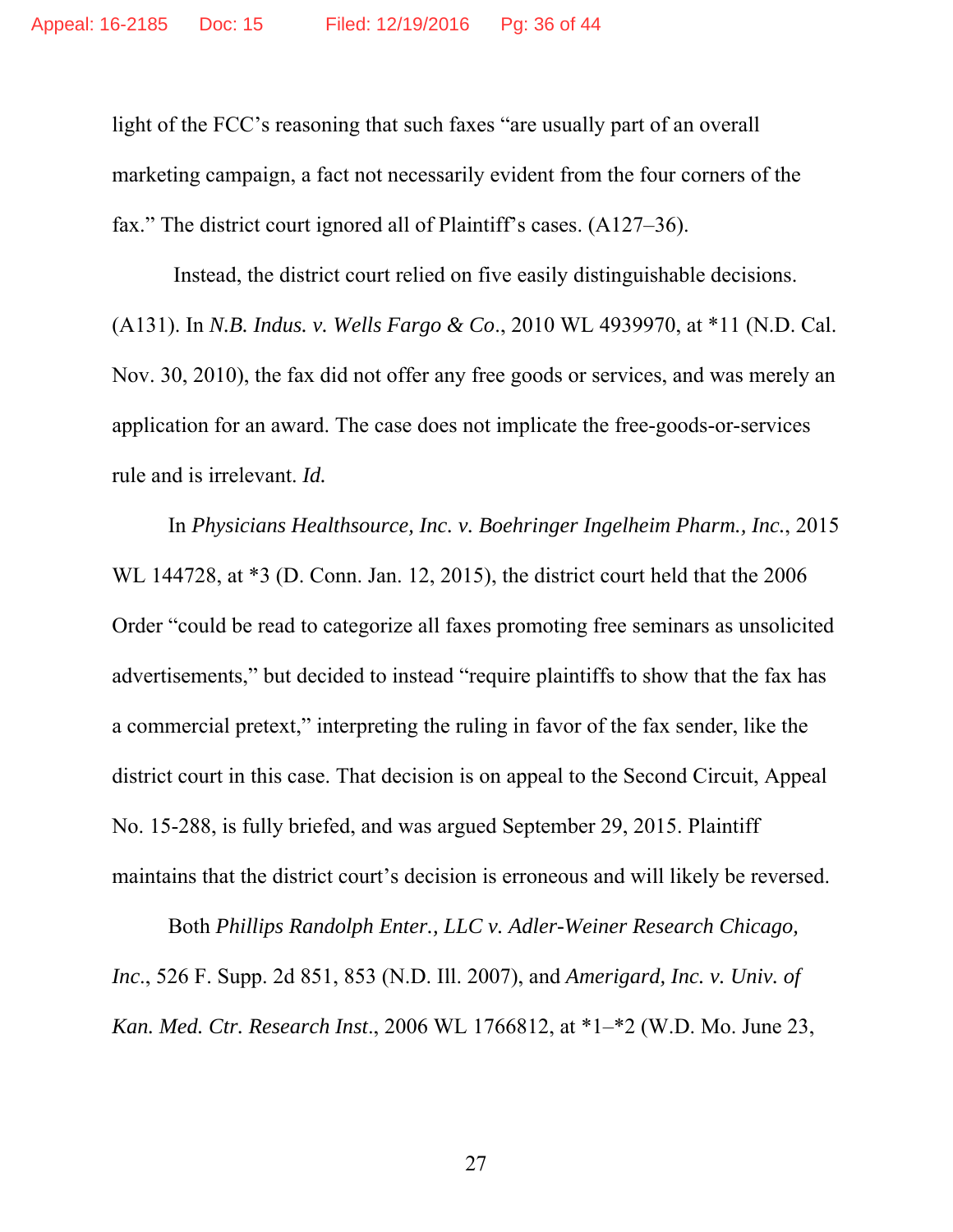2006), involved faxes regarding research studies, not offers for free goods and services, such as a free publication or free seminar.

In *Physicians Healthsource, Inc. v. Janssen Pharm., Inc*., 2013 WL 486207, at \*4-5 (D.N.J. Feb. 6, 2013) ("*Janssen I*"), the district court dismissed on the basis that a fax stating a drug had been reclassified for insurance purposes was a "bona fide informational communication" under the 2006 Order. The fax did not offer "free goods and services," did not implicate the free-goods-or-services rule, and is therefore inapposite.

Although the district court in this case did not address the requirements for the "bona fide informational communication" in the 2006 Order, $3$  the PDR fax is specifically covered by the free-goods-or-services rule. The federal courts will not disregard a *specific* agency ruling on point in favor of *general* statements in other sections of the agency's rules. *See, e.g.*, *Spreckels v. Helvering*, 315 U.S. 626, 628 (1942) (holding "a general regulation designating 'commissions' as one of a long list of deductible business expenses is not controlling in the face of a specific

<sup>&</sup>lt;sup>3</sup> The FCC ruled that in determining whether a fax is a "bona fide informational communication," it "will consider whether the communication is issued on a regular schedule; whether the text of the communication changes from issue to issue; and whether the communication is directed to specific regular recipients, *i.e.*, to paid subscribers or to recipients who have initiated membership in the organization that sends the communication." (2006 Order ¶ 53 & n.187). The district court did not address these requirements, and there is no factual record from which it could do so.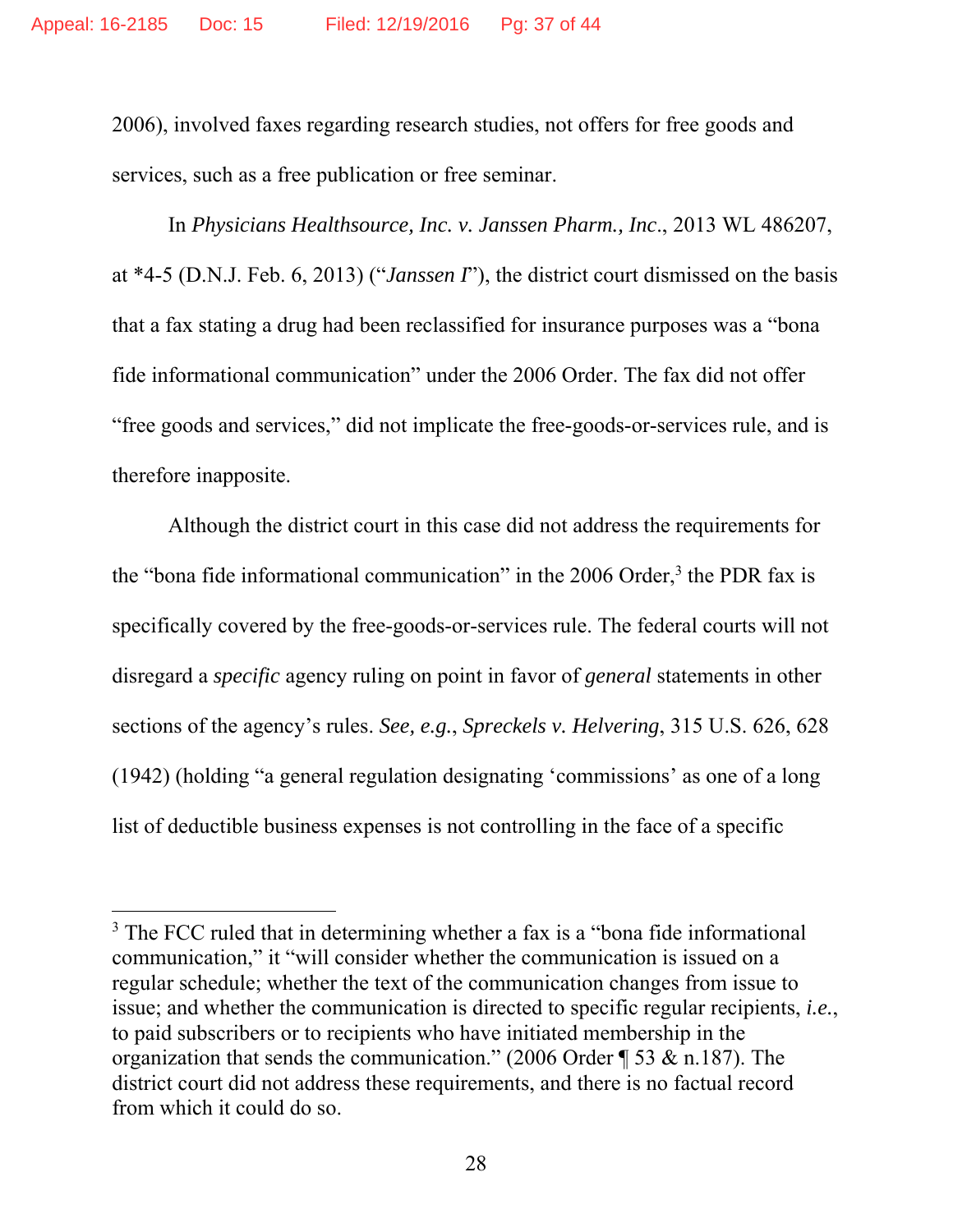regulation pertaining to commissions on securities transactions"). "[I]t is an elementary principle of statutory construction that a specific statutory provision controls a more general one," *Warren v. N. Carolina Dep't of Human Res., Div. of Soc. Servs.*, 65 F.3d 385, 390 (4th Cir. 1995), and this "conventional canon of legal interpretation" applies to agency regulations as well as statutes, *Harry C. Crooker & Sons, Inc. v. OSHRC*, 537 F.3d 79, 84 (1st Cir. 2008) (refusing to construe "general regulations to override a separate, highly specific regulation," holding it "would turn the regulatory scheme on its head").

In addition, as Plaintiff pointed out, but the district court disregarded, the *Janssen* court subsequently granted leave to amend the complaint to allege the "informational" veneer of the fax was a "pretext." *Physicians Healthsource, Inc. v. Janssen Pharm., Inc.*, 2013 WL 2460345, at \*4 (D.N.J. June 6, 2013) ("*Janssen II*"). Following discovery, the district court denied the defendant's motion for summary judgment, holding evidence regarding the timing of the faxes and their genesis in the defendant's marketing department raised a genuine issue into "whether there is an advertising intent" behind the faxes. *Physicians Healthsource, Inc. v. Janssen Pharm., Inc.*, 2015 WL 3827579, at \*1, \*4 (D. N.J. June 19, 2015) ("*Janssen III*") (citing *Stryker*, 2014 WL 7109630, at \*8). The court later denied the defendant's motion to reconsider, which argued that *Sandusky Wellness Ctr., LLC v. Medco Health Solutions, Inc.*, 788 F.3d 218 (6th Cir. 2015), stands for the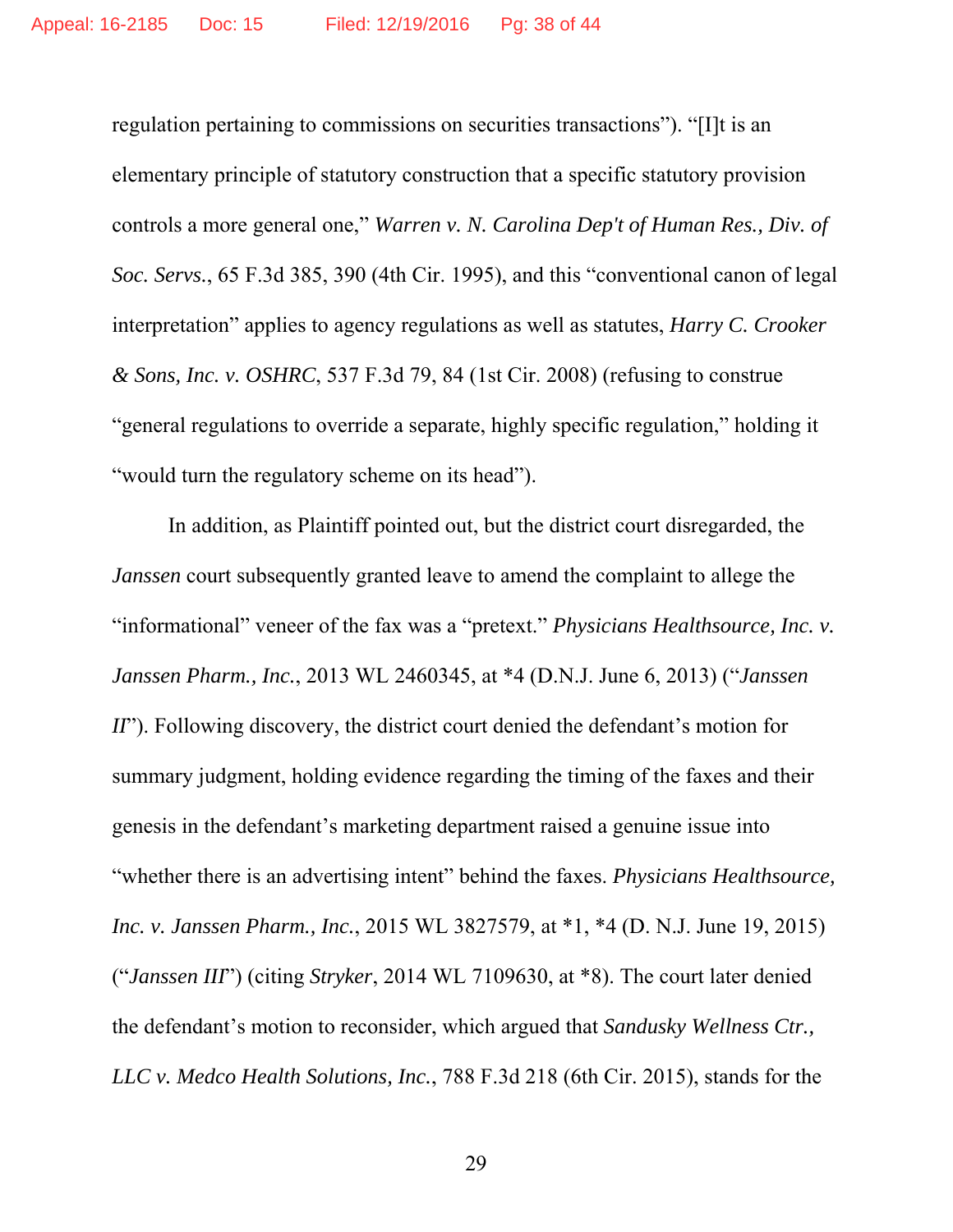proposition that a court should not look past the "four corners" of a fax in determining whether it is an "advertisement," given that *Medco* was decided on summary judgment. *Physicians Healthsource, Inc. v. Janssen Pharm., Inc.*, 2015 WL 5164821, at \*4–5 (D.N.J. Sept. 2, 2015) ("*Janssen IV*").

In this case, although Plaintiff maintained it need not do so under the 2006 Order, Plaintiff sought leave in the alternative to amend the Complaint to allege that the fax promoting the free PDR e-Book is part of an "overall marketing campaign." No one can deny that, "while the publication itself may be offered at no cost," the "products promoted within" the PDR are "commercially available." (2006 Order ¶ 52). PDR Network is not a non-profit, and it admits that it is "indirectly funded by pharmaceutical companies to help satisfy various 'duty to warn' laws." (A32). Plaintiff is entitled to explore the details of how that "funding" arrangement works, and it cannot know those details without discovery.

In addition, Plaintiff submitted evidence to the district court showing that the first page of the *2015* e-Book is a full-page advertisement for the "PDR Pharmacy Discount Card," stating that "Patients save up to 75% on brand and generic drugs," that the plan "[i]ncludes over 50,000 drugs at 60,000 pharmacies nationwide," and that "[k]its available in English or Spanish." (A76–77, Declaration of Ryan M.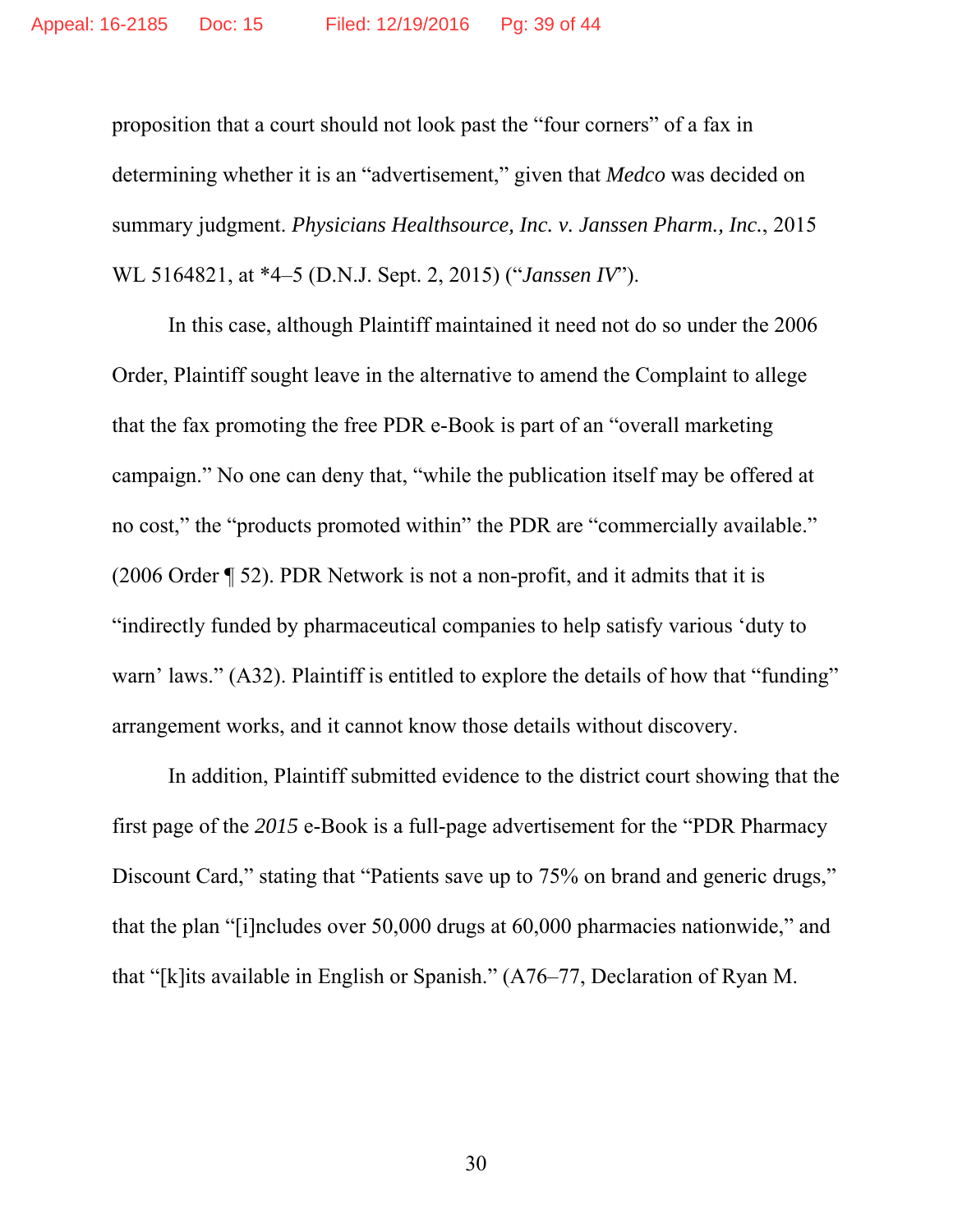Kelly  $\P$  3–7).<sup>4</sup> The advertisement states that "[n]o enrollment or periodic fees apply," but "[t]he pharmacy may pay the plan a fee from amounts the pharmacy collects from the member." (*Id.* ¶ 7).

Plaintiff sought leave in the alternative to amend the Complaint to allege that the 2014 e-Book is part of an overall marketing campaign for the PDR Pharmacy Discount Card, which indisputably has to do with the buying and selling of pharmaceutical drugs (A66), but the district court disregarded this request and dismissed the Complaint without leave to amend. At the very least, that ruling was erroneous and should be reversed. *See Drug Reform Coordination Network, Inc. v. Grey House Publ'g, Inc.*, 106 F. Supp. 3d 9, 15 (D.D.C. 2015) (denying motion to dismiss where fax offering free inclusion in directory was not an "advertisement" on its face, but "[i]t remains for discovery to determine whether the Fax was in fact 'part of an overall campaign'").

In sum, the free-goods-or-services rule unambiguously states that the fax in this case is an "advertisement," but even if this Court finds the rule ambiguous, it should still reverse because the district court interpreted the rule in the narrowest possible manner in favor of fax advertisers, instead of construing any ambiguity in

<sup>4</sup> Plaintiff was unable to find a copy of the *2014* e-Book, and since Plaintiff's case was dismissed without being permitted to conduct any discovery, Plaintiff would have to allege on information and belief that the 2014 e-Book also contains an advertisement for the PDR Pharmacy Discount Card.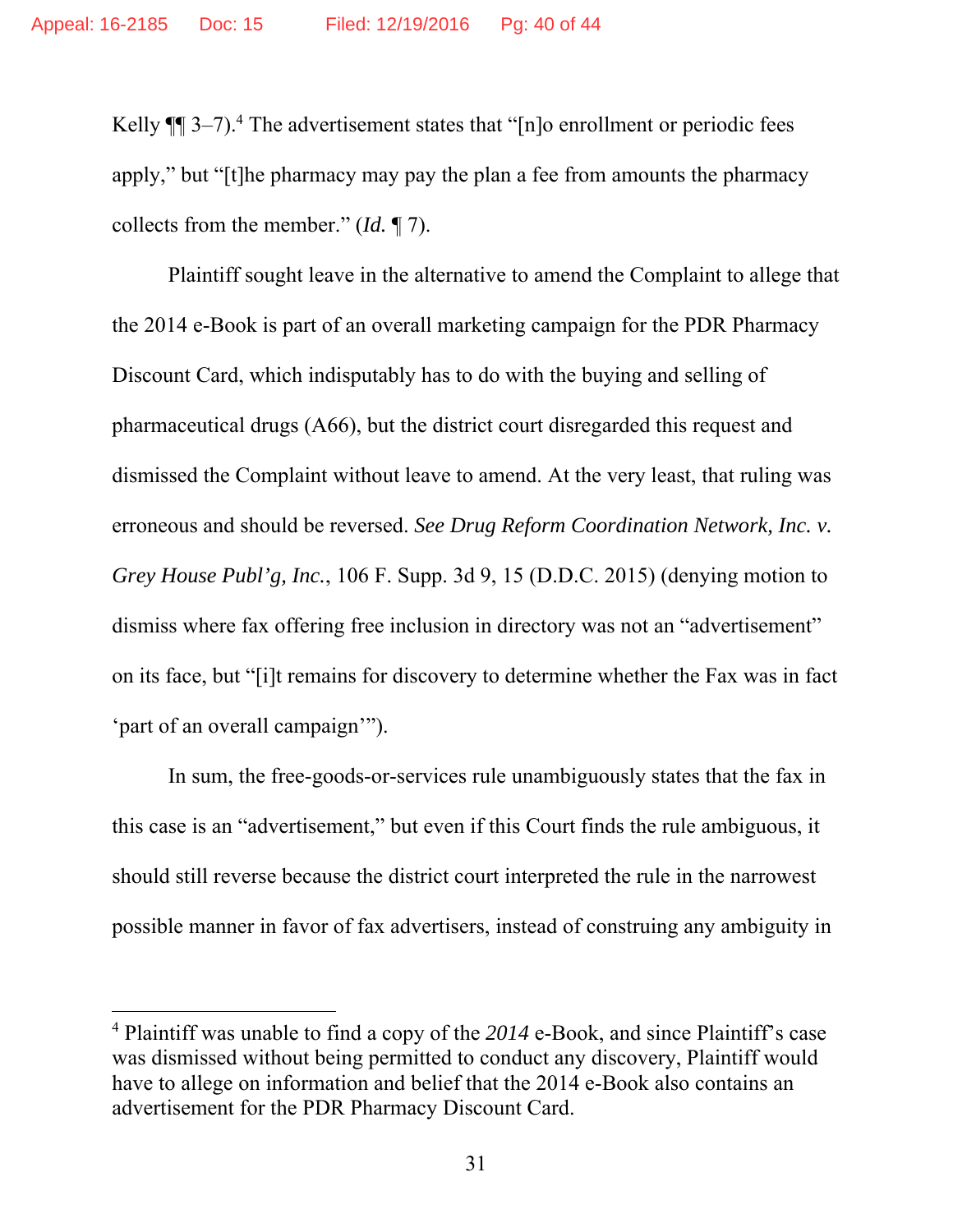favor of the fax recipients the TCPA is designed to protect. At the very least, the district court should have allowed Plaintiff to amend to allege that the PDR fax is part of an "overall marketing campaign" to sell (1) the pharmaceuticals listed in the PDR e-Book or (2) the PDR Pharmacy Discount Card.

#### **Conclusion**

 For the foregoing reasons, this Court should reverse the district court's dismissal for failure to state a claim, join the Sixth, Seventh, Eighth, and Eleventh Circuits in holding that a district court is bound by the FCC's interpretations of the TCPA under the Hobbs Act, hold that the FCC's 2006 order unambiguously states that a fax promoting a "free publication" is an advertisement, and hold that the fax attached as Exhibit A to the Complaint promoting a free 2014 PDR e-Book is an advertisement as a matter of law.

#### **Request for Oral Argument**

 Plaintiff respectfully requests that the Court hear oral argument in this matter. In particular, oral argument may be helpful to answer any questions the Court has regarding the Hobbs Act's jurisdictional limitations with respect to final FCC orders and the procedures for judicial review prescribed by the Act.

Date: December 19, 2016 Respectfully submitted,

 CARLTON & HARRIS CHIROPRACTIC, INC.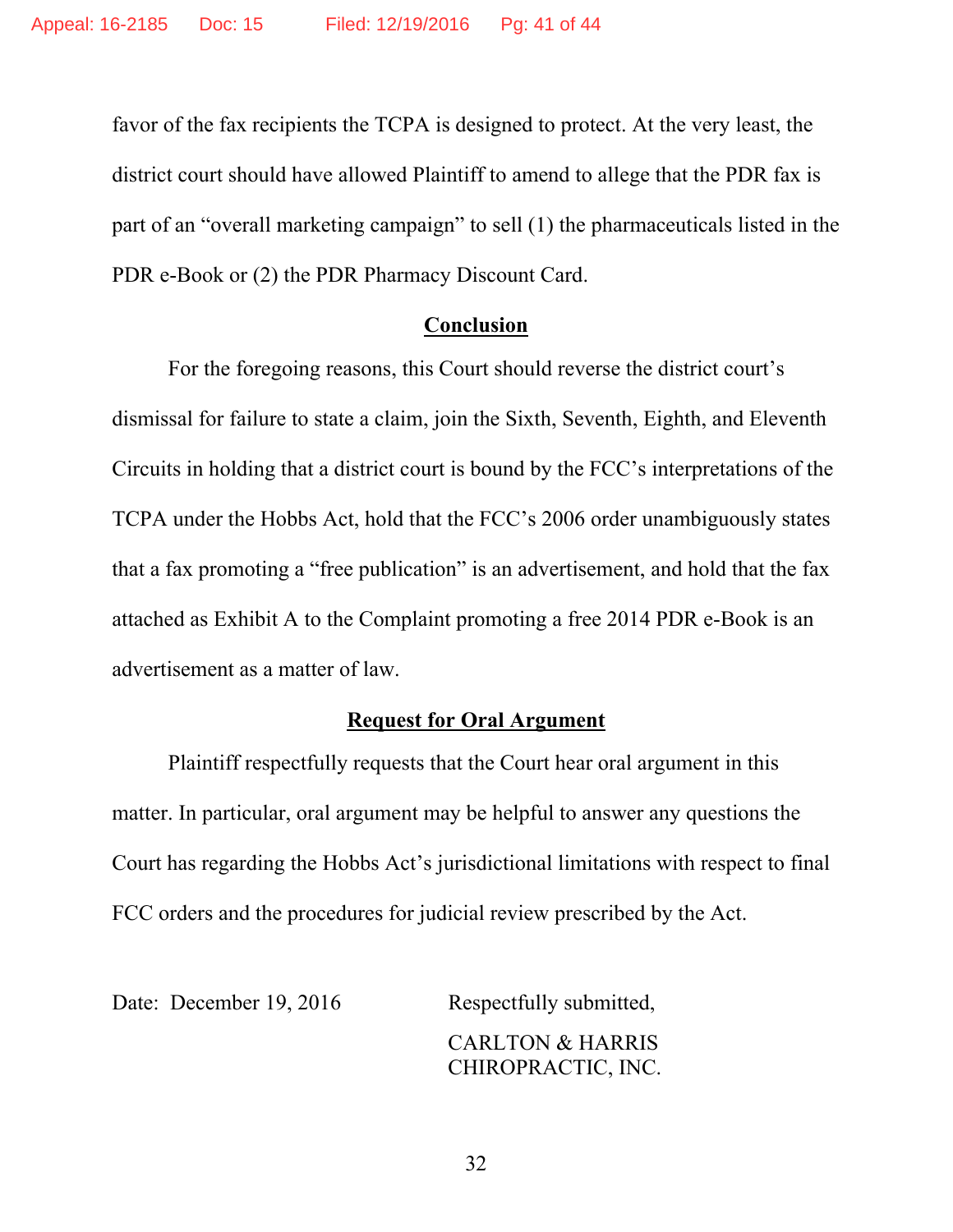/s/Glenn L. Hara

 Glenn L. Hara Anderson + Wanca 3701 Algonquin Road, Suite 500 Rolling Meadows, IL 60008 Telephone: (847) 368-1500 Facsimile: (847) 368-1501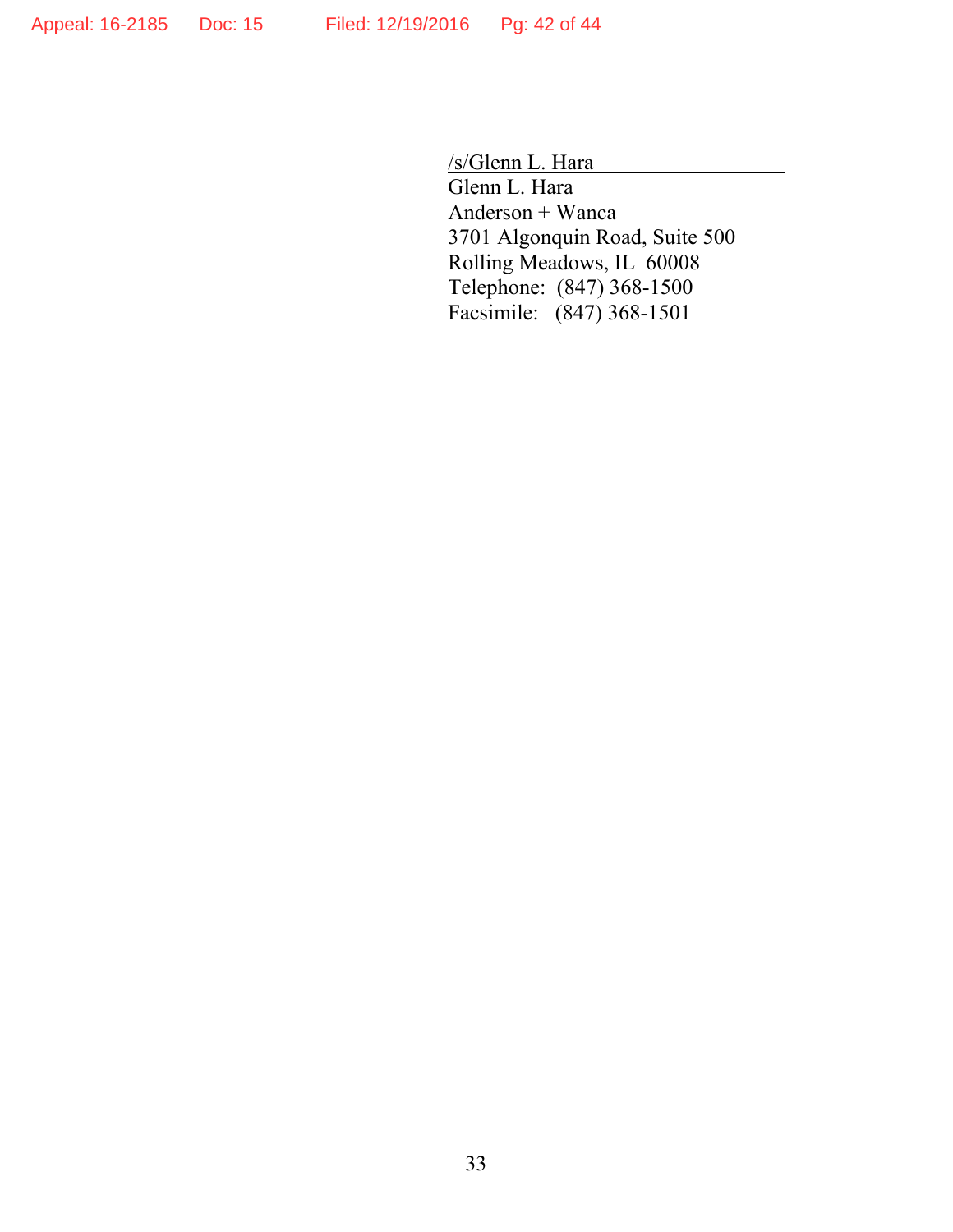#### **UNITED STATES COURT OF APPEALS FOR THE FOURTH CIRCUIT Briefing Orders issued before 12/01/2016**

No. 16-2185 Caption: Carlton & Harris Chiropractic, Inc. v. PDR Network LLC

#### **CERTIFICATE OF COMPLIANCE WITH RULE 28.1(e) or 32(a)**

Type-Volume Limitation, Typeface Requirements, and Type Style Requirements

1. **Type-Volume Limitation:** Appellant's Opening Brief, Appellee's Response Brief, and Appellant's Response/Reply Brief may not exceed 14,000 words or 1,300 lines. Appellee's Opening/Response Brief may not exceed 16,500 words or 1,500 lines. Any Reply or Amicus Brief may not exceed 7,000 words or 650 lines. Counsel may rely on the word or line count of the word processing program used to prepare the document. The word-processing program must be set to include footnotes in the count. Line count is used only with monospaced type.

This brief complies with the type-volume limitation of Fed. R. App. P. 28.1(e)(2) or  $32(a)(7)(B)$  because:

 $\boxed{\checkmark}$  this brief contains  $\boxed{7,878}$  [state number of] words, excluding the parts of the brief exempted by Fed. R. App. P. 32(a)(7)(B)(iii), *or* this brief contains

[ ] this brief uses a monospaced typeface and contains [*state number of*] lines of text, excluding the parts of the brief exempted by Fed. R. App. P.  $32(a)(7)(B)(iii)$ .

2. **Typeface and Type Style Requirements:** A proportionally spaced typeface (such as Times New Roman) must include serifs and must be 14-point or larger. A monospaced typeface (such as Courier New) must be 12-point or larger (at least 10½ characters per inch).

This brief complies with the typeface requirements of Fed. R. App. P. 32(a)(5) and the type style requirements of Fed. R. App. P. 32(a)(6) because:

| $\boldsymbol{\mathcal{U}}$ | Microsoft Word - Version 10                                 | this brief has been prepared in a proportionally spaced typeface using<br>[ <i>identify word processing program</i> ] in |  |  |  |
|----------------------------|-------------------------------------------------------------|--------------------------------------------------------------------------------------------------------------------------|--|--|--|
|                            | 14 pt. Times New Roman                                      | [identify font size and type style]; $or$                                                                                |  |  |  |
|                            | this brief has been prepared in a monospaced typeface using |                                                                                                                          |  |  |  |
|                            |                                                             | [ <i>identify word processing program</i> ] in<br>[identify font size and type style].                                   |  |  |  |
| (s)                        | /s/ Glenn L. Hara                                           |                                                                                                                          |  |  |  |
| Attorney for Appellant     |                                                             |                                                                                                                          |  |  |  |
| Dated: 12/19/16            |                                                             |                                                                                                                          |  |  |  |
|                            | <b>Print</b>                                                | <b>Reset Form</b><br><b>Save</b>                                                                                         |  |  |  |
| 04/13/2012                 |                                                             |                                                                                                                          |  |  |  |